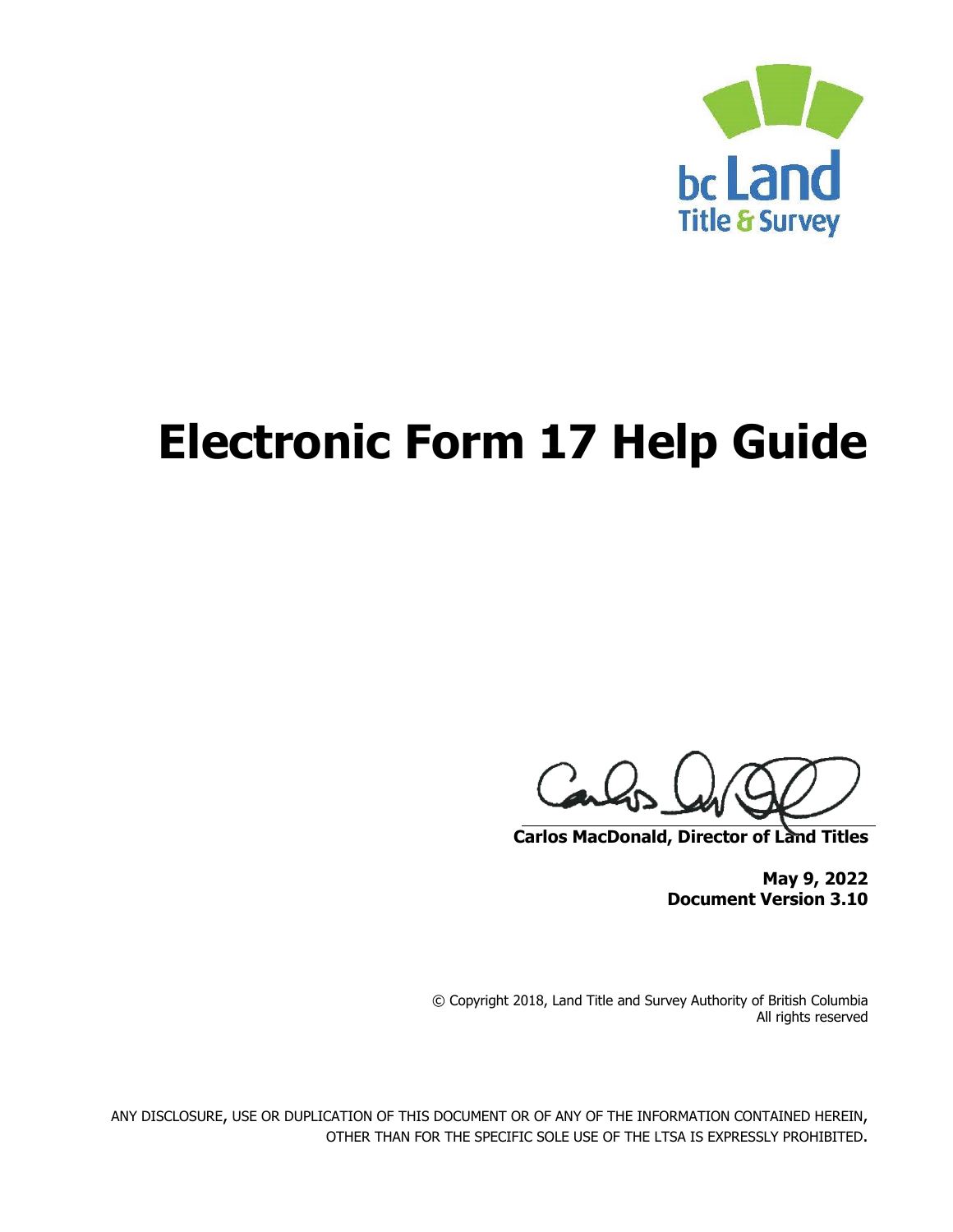## **TABLE OF CONTENTS**

|  | 5. CANCELLATION OF CHARGE NOTATION OR FILING TRANSACTION TYPES 5-1 |
|--|--------------------------------------------------------------------|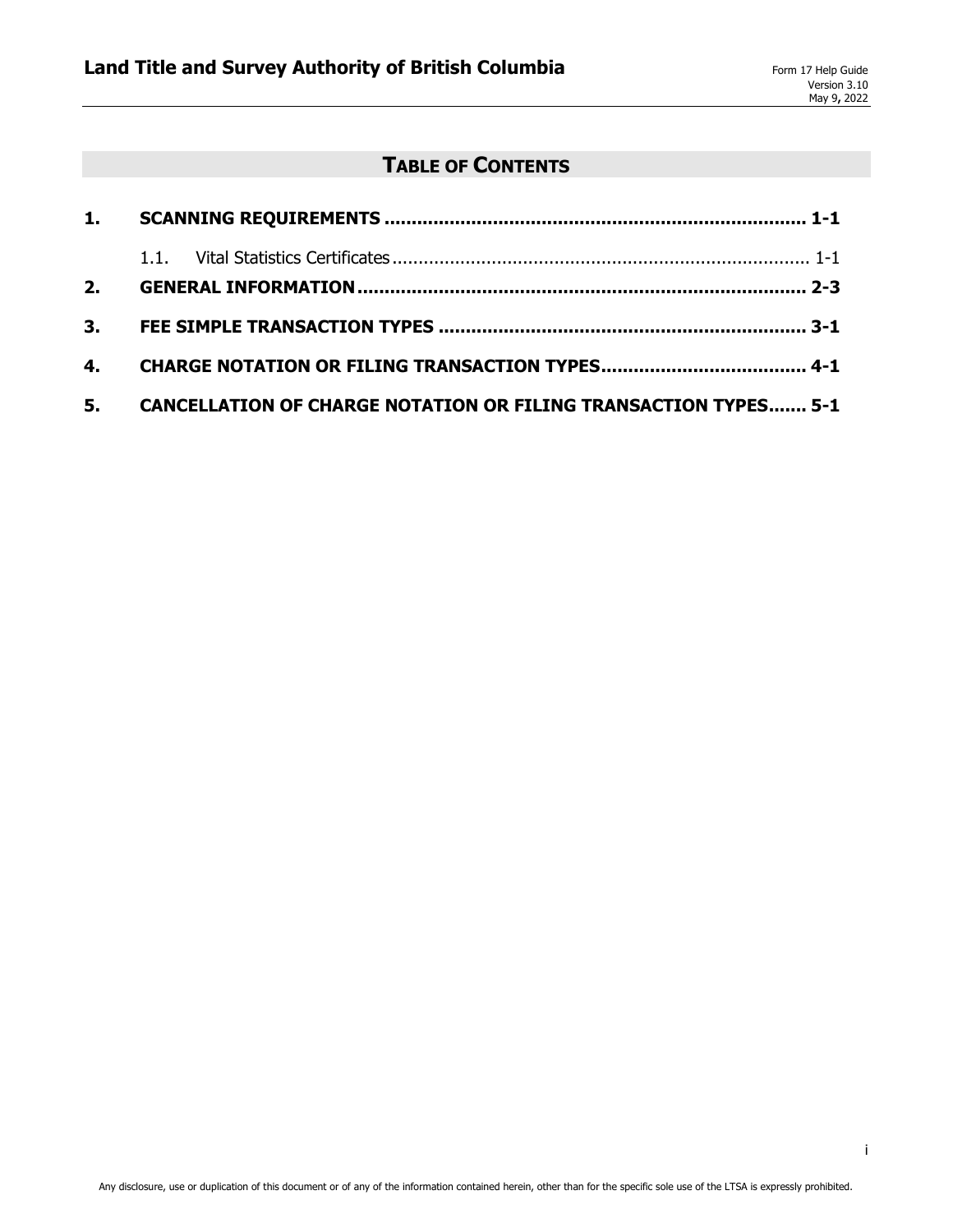| <b>Version</b>              | <b>Date</b>       | Page             | <b>Description</b>                                                                                                                                                                                                                                  |
|-----------------------------|-------------------|------------------|-----------------------------------------------------------------------------------------------------------------------------------------------------------------------------------------------------------------------------------------------------|
| 2.9                         | April 17,<br>2018 | $5 - 3$          | Updated supporting documentation requirements for<br>a change of name and amalgamation of corporations                                                                                                                                              |
|                             |                   | $6 - 3$          | Added supporting documents for releasing a Land<br>(Spouse Protection) Act Charge                                                                                                                                                                   |
| 3.0                         | January 1<br>2019 | $4 - 3$<br>$5-6$ | Removed nature of interest Land Title Inquiry Act<br>Certificate from the Form 17 Fee section and added it<br>to the Form 17 Charge section                                                                                                         |
|                             |                   | $5 - 3$          | Removed nature of interest Court Order Family<br>Maintenance Enforcement Act from the Form 17<br>Charge                                                                                                                                             |
|                             |                   | $5 - 8$          | Added nature of interest Notice of Maintenance Order<br>to the Form 17 Charge                                                                                                                                                                       |
|                             |                   | $5 - 8$          | Added nature of interest Postponement Agreement<br>(Court Order) to the Form 17 Charge                                                                                                                                                              |
|                             |                   | $5 - 8$          | Removed nature of interest Postponement of Notice<br>of Property Agreement (Court Order)                                                                                                                                                            |
|                             |                   | $6 - 4$          | Added nature of interest Notice of Maintenance Order<br>(Court Order) to the Form 17 Release                                                                                                                                                        |
| 3.1<br>November<br>15, 2019 |                   | $2 - 1$          | Removed section "168.41" and replaced with<br>"168.43"                                                                                                                                                                                              |
|                             |                   | $4 - 1$          | For an Application to Register Title to Common Mass,<br>updated the supporting evidence by removing<br>"certified copy of resolution of council" and replacing<br>with "a certificate signed by the corporate officer"                              |
|                             |                   | $4 - 3$          | For a Transmission to Executor or Administrator<br>updated the supporting evidence by removing "court"<br>certified declaration and disclosure" and replacing<br>with "the disclosure statement with the assets and<br>liabilities of the deceased" |
|                             |                   | $5 - 3$          | For Expropriation Act Notice (provincial) removed<br>supporting document "Expropriation Act Form 2"                                                                                                                                                 |
|                             |                   | $5 - 3$          | For Expropriation Act Amended Notice (provincial)<br>removed supporting document "Expropriation Act<br>Form 2"                                                                                                                                      |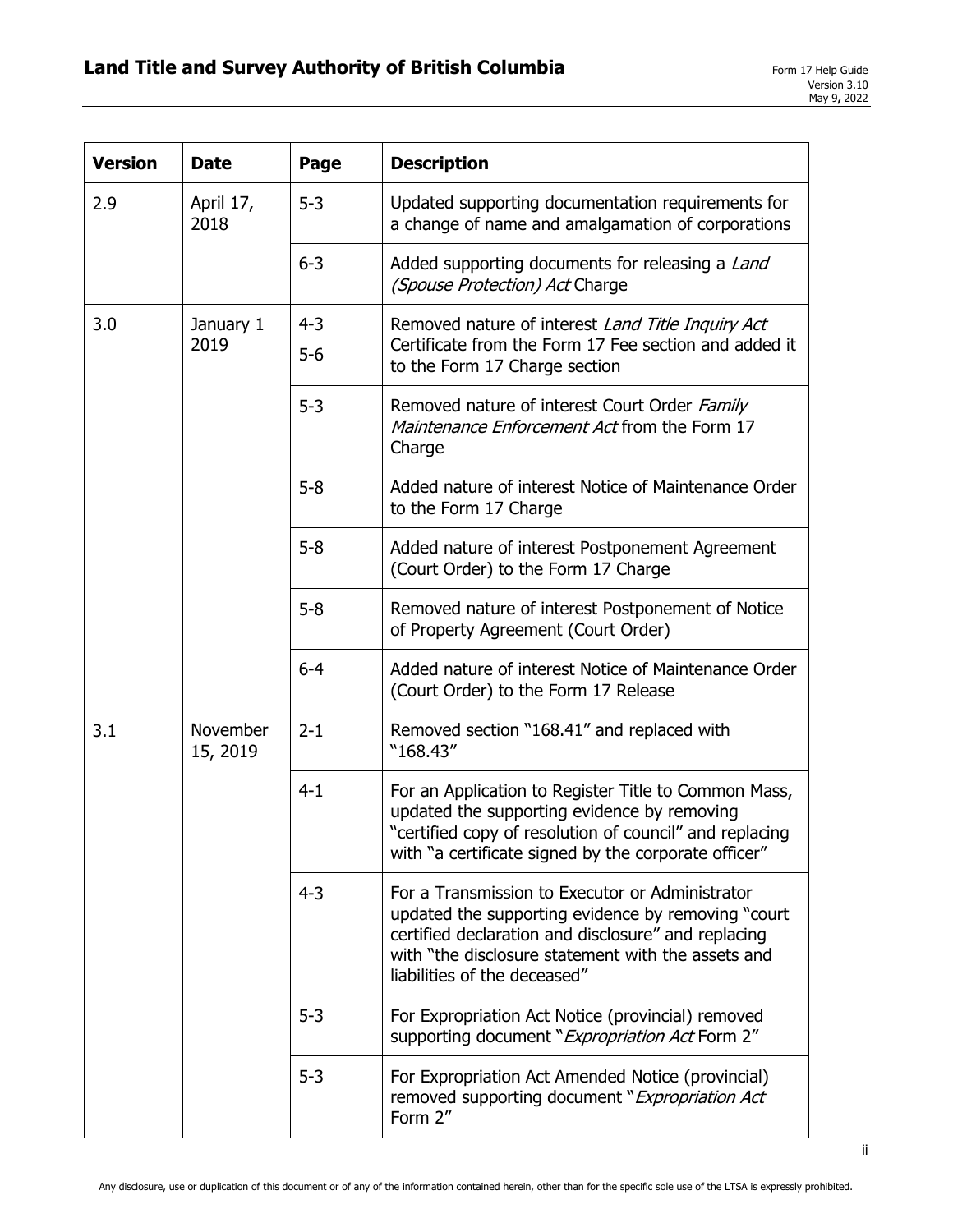|     |                       | $5 - 7$                   | For Municipal Government Notice, removed<br>supporting document Notice of Excess or Extended<br>Services Agreement                                                                                                        |
|-----|-----------------------|---------------------------|---------------------------------------------------------------------------------------------------------------------------------------------------------------------------------------------------------------------------|
|     |                       | $5 - 11$                  | For Scheme of Replotting, updated reference by<br>removing "Local Government Act s. 989(2)(a)" and<br>replacing with "Municipal Replotting Scheme s. 12"                                                                  |
|     |                       | $6 - 15$                  | For Cremation, Interment and Funeral Services Act,<br>updated supporting document by removing<br>"Cremation, Interment and Funeral Services Act" and<br>replaced with "Business Practices and Consumer<br>Protection Act" |
|     |                       | $6 - 16$                  | For a release of judgment by court order or<br>certificate, removed "Acknowledgement of Payment<br>Form 50" and replaced with "Acknowledgement of<br>Payment Form 55"                                                     |
|     |                       | $6 - 17$                  | For a Mountain Resort Improvement District, updated<br>Local Government Act section reference by removing<br>"s.735" and replacing with "680"                                                                             |
| 3.2 | May 19,<br>2020       | $5-6$                     | Revised the supporting document requirement for<br>Mines Act charge on the Form 17 Charge, Notation or<br>Filing                                                                                                          |
|     |                       | $5 - 7$                   | Removed nature of interest Navigable Waters<br>Protection Act as a charge, notation or filing<br>transaction type                                                                                                         |
| 3.3 | September<br>28, 2020 | $5 - 2$                   | Added nature of interest Canadian Energy Regulator<br>Act                                                                                                                                                                 |
|     |                       | $5 - 4$                   | Added nature of interest Expropriation Notice (Water<br>Sustainability Act)                                                                                                                                               |
|     |                       | $5 - 7$                   | Removed nature of interest National Energy Board<br>Act s. 43                                                                                                                                                             |
|     |                       | $5-8, 6-4$                | Added nature of interest Notice of Remediation Order                                                                                                                                                                      |
| 3.4 | November<br>5, 2020   | $5 - 10$                  | Added an order filed under s. 324 of the Canadian<br>Energy Regulator Act as supporting document when<br>filing a right of entry                                                                                          |
|     |                       | $5-10, 5-$<br>$11, 6 - 5$ | Updated the Securities Act supporting document to a<br>prescribed form                                                                                                                                                    |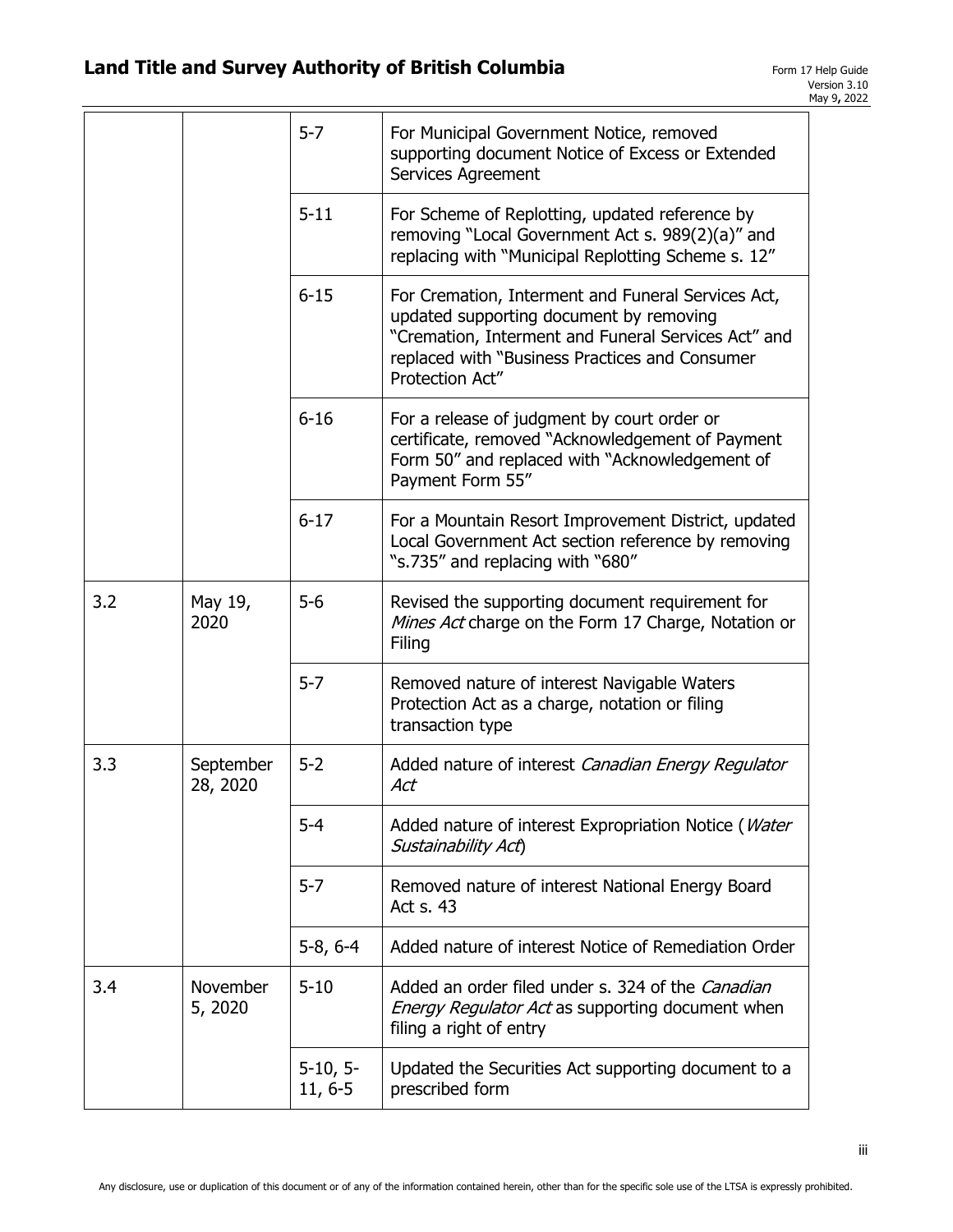| 3.5  | February 1,<br>2021 | Entire<br>document   | Removed guidance for completing the Form 17 PDF<br>template. See Form 17 Web Filing Practice Guides for<br>instruction on how to complete the form.                             |
|------|---------------------|----------------------|---------------------------------------------------------------------------------------------------------------------------------------------------------------------------------|
| 3.6  | March 2,<br>2021    | $2 - 2$              | Added guidance for one application per transaction<br>type for certain natures of interest                                                                                      |
| 3.7  | July 15,<br>2021    | $4.9 - 4.10,$<br>5.5 | Removed Power of Attorney and Revocation of Power<br>of Attorney. See web filing form practice guides<br>Power of Attorney and Revoke Power of Attorney for<br>filing direction |
| 3.8  | <b>December</b>     | Section 1            | Updated scanning requirements                                                                                                                                                   |
|      | 6, 2021             | Section 4            | Updated supporting document for Industrial<br><b>Operation Compensation Act</b>                                                                                                 |
| 3.9  | January 27,<br>2022 | Section 4            | Updated supporting document for Amendment to<br><b>Filed Plan</b>                                                                                                               |
| 3.10 | May 9,<br>2022      | Section 4            | Removed nature of interest Conditional Right of Entry<br>and replaced it with Bank Act Charge                                                                                   |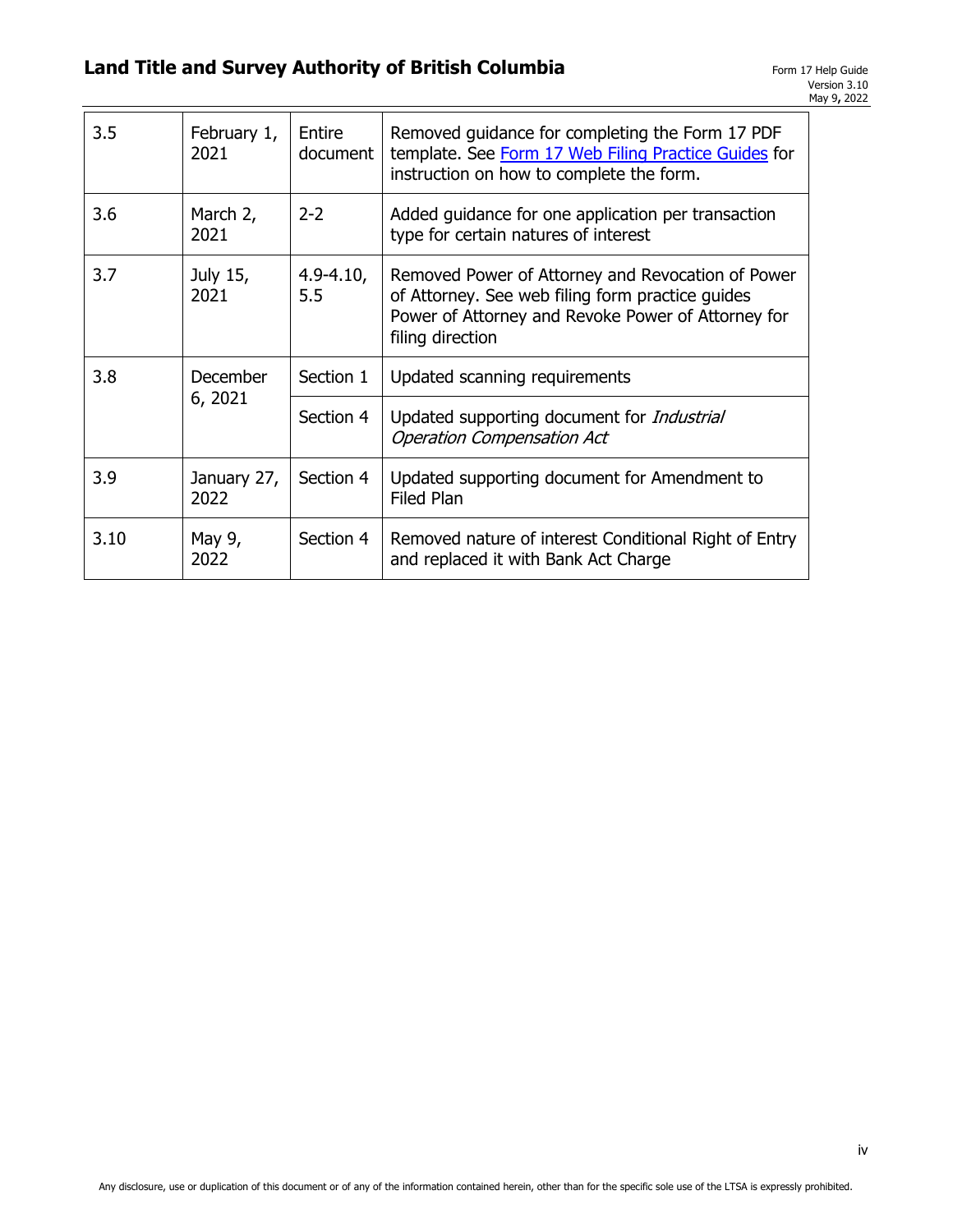## **1. Scanning Requirements**

(1) Scanned pages must be black on a white background.

- Do not scan in color.
- Do not scan in grayscale.
- Do not save images as jpeg2000 or JBIG2 format.
- Set the scanning options to 300 dpi black and white (called "binary" on some scanners).
- Scanned image must be larger than 4"x 6" and no more than 8.5" x 14". The Director or Registrar of Land Titles may make exceptions to this requirement on a case by case basis.
- Required font size is 12 point. Do not reduce legal size documents to letter size before scanning as the font becomes illegible.
- (2) Ensure that your scanner setting does not inadvertently scan an 8.5" x 11" document as an 8.5" x 14". If the paper size is slightly larger than  $8.5'' \times 11''$  or the paper is misaligned in the scanner, the setting will automatically change to 8.5" x 14". If this happens, the text size will be reduced and legibility will be impaired which will be cause for a defect.
- (3) Scan directly to PDF in Adobe<sup>®</sup> Acrobat, select Create> PDF From Scanner> Black & White Document

| File Edit View Window Help    |                |                                    |
|-------------------------------|----------------|------------------------------------|
| Open                          | $Ctrl + O$     |                                    |
| Reopen PDFs from last session |                |                                    |
| <b>Les</b> Create             | r              | <b>ြန္ျ</b> PDF from File          |
| $\Box$ Save                   | $Ctrl + S$     | PDF from Scanner                   |
| Save As                       | $Shift+Ctrl+S$ | PDF from Web Page                  |
| Save as Other                 | Þ              | PDF from Clipboard                 |
| Export To                     | r              | LA Combine Files into a Single PDF |
| T] Share File                 |                | Create Form                        |
| Revert                        |                | Lion PDF Portfolio                 |

(4) For older versions of Acrobat select FAX or TIFF CCITT Group 4 compression to create an image file which can then be selected in Adobe Acrobat when you "Insert Pages". Adobe Acrobat will compress the file to a reasonable size when it is electronically signed.

#### **1.1. Vital Statistics Certificates**

And other documents with a dark background:

(1) These certificates are difficult to scan as they are designed to prevent unlawful copying. For best results, try to eliminate as much of the background as possible. A better quality scan may be achieved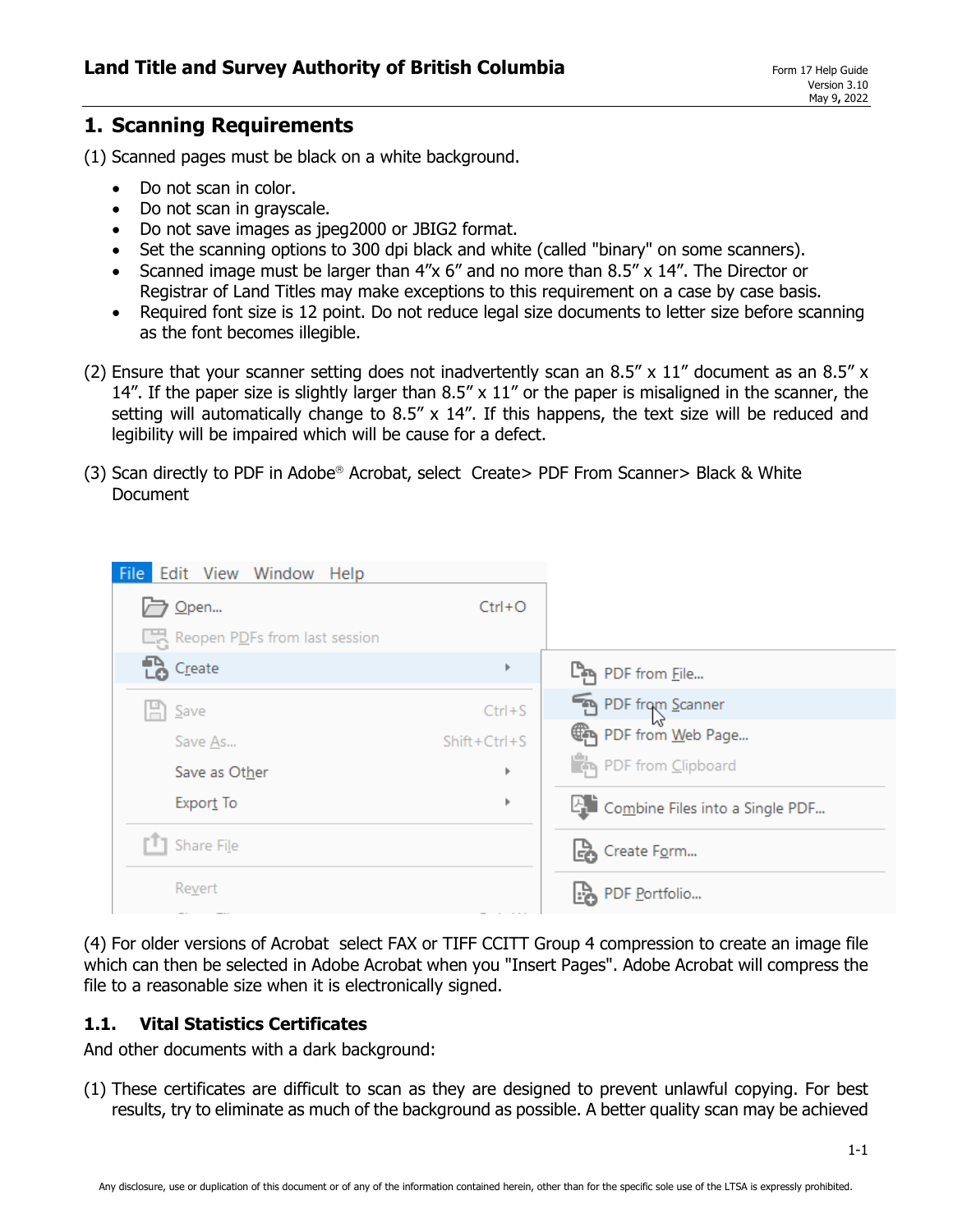if you first copy the certificate on a copier with a lighter setting so that the names stand out from the background and then scan.

- (2) If you choose to scan directly from the certificate, adjust the contrast and brightness until the text is clear and the background has been eliminated as much as possible.
- (3) Scanners must have updated software compatible with Adobe Acrobat Standard 11 or higher.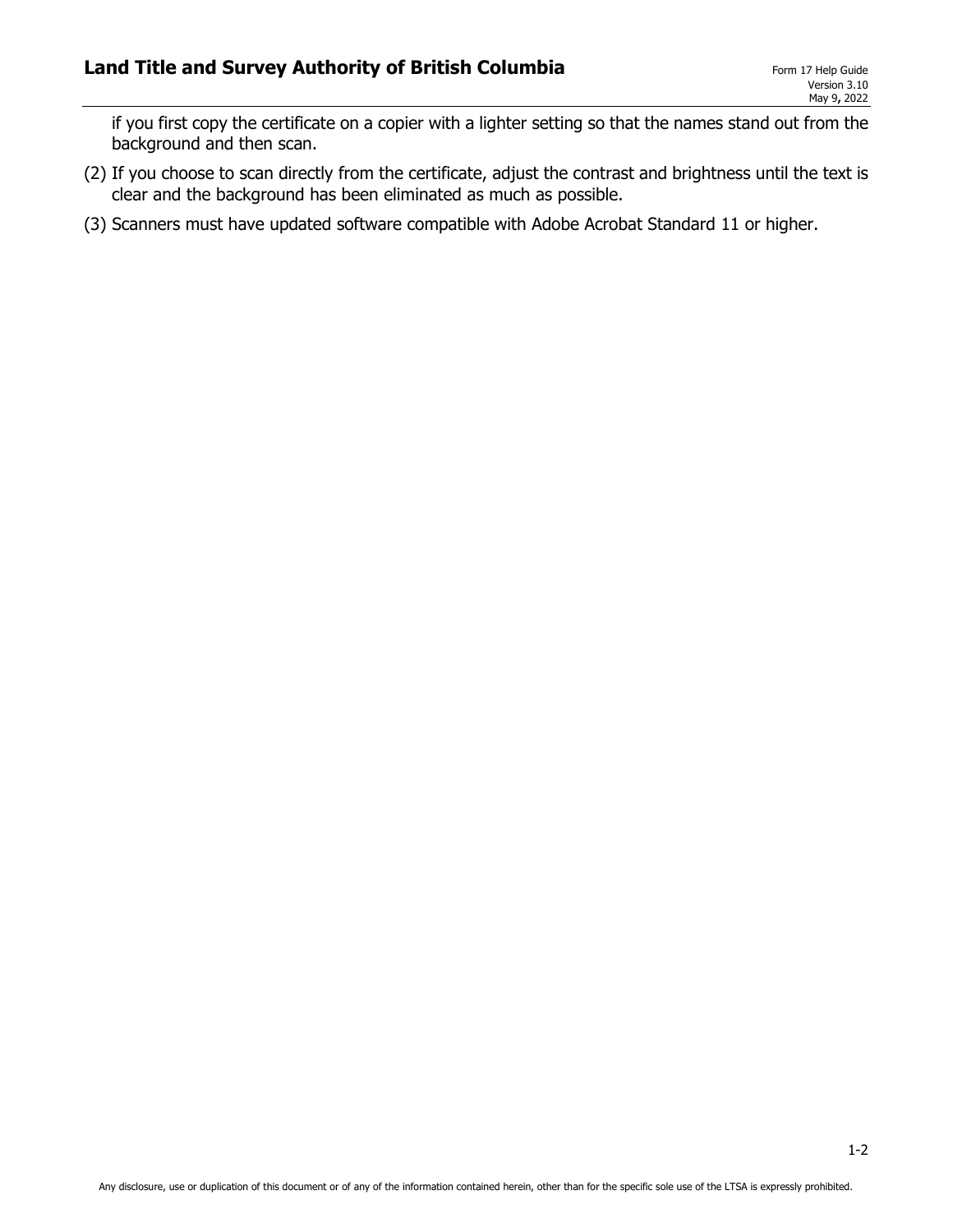## **2. General Information**

(1) The Form 17 has been divided into three web filing forms.

- Form 17 Fee Simple to create a title
- Form 17 Charge, Notation or Filing to create a charge, notation or filing
- Form 17 Cancellation of Charge, Notation or Filing to cancel a charge, notation or filing

Complete the appropriate form and attach an imaged copy of the necessary documentation that supports the application.

(2) The declaration required in Section 168.43 Land Title Act has been incorporated into the certification in the Form 17 making a separate declaration unnecessary.

**Note:** Readers are reminded to check applicable legislation to determine whether specific evidence is required for any of the permitted types of applications.

- (3) A single electronic Form 17 can only create one interest type -- Fee, Charge, or Release.
- (4) If a document creates more than one interest type (i.e. a Fee and a Release or a Fee and a Charge) then two Form 17s would need to be completed (i.e. one for the Fee and another for the release or charge).
- (5) The supporting instrument, as listed in the following table, would be imaged and attached to each of the applications. Both of the Form 17s would be submitted as a single package with the Property Transfer Tax return immediately following the Form 17 Fee Simple, followed by the subsequent application and Property Transfer Tax return, if applicable.
- (6) Mergers of charges in a foreclosure are listed in the additional information.
- (7) The [Land Title Web Filing Form Practice Guides](https://help.ltsa.ca/myltsa-enterprise/web-filing/land-title-web-filing-forms-practice-guide) offer detailed practice information for completing the Form 17. A Form 17 must be completed and electronically signed online using a myLTSA Enterprise account and in compliance with the directions in the guides.

**Note:** See the Land Title Electronic Filing (EFS) User's Guide for instruction on inserting pages at **<https://help.ltsa.ca/myltsa-enterprise/electronic-filing>**

(8) Nature of Interests requiring Property Transfer Tax forms are specific (i.e., Change of Name – Amalgamation of Companies). Natures of Interests which do not need a Property Transfer Tax form are generic (i.e. Change of name may be used for both companies and individuals).

**Warning:** EFS rejects applications that contain more than one nature of interest for certain transaction types.

(9) For specific types of interests, EFS accepts only one nature of interest per Form 17 application. You will need to create separate applications (one type per form) for these types of transactions. View a list of the affected natures of interest in Web Filing Form 17 Practice Guides - Charge Notation or [Filing, Section 2.5](https://help.ltsa.ca/myltsa-enterprise/form-17-charge-notation-or-filing) and [Cancellation of Charge Notation or Filing, Section 2.4](https://help.ltsa.ca/myltsa-enterprise/form-17-cancellation-charge-notation-or-filing)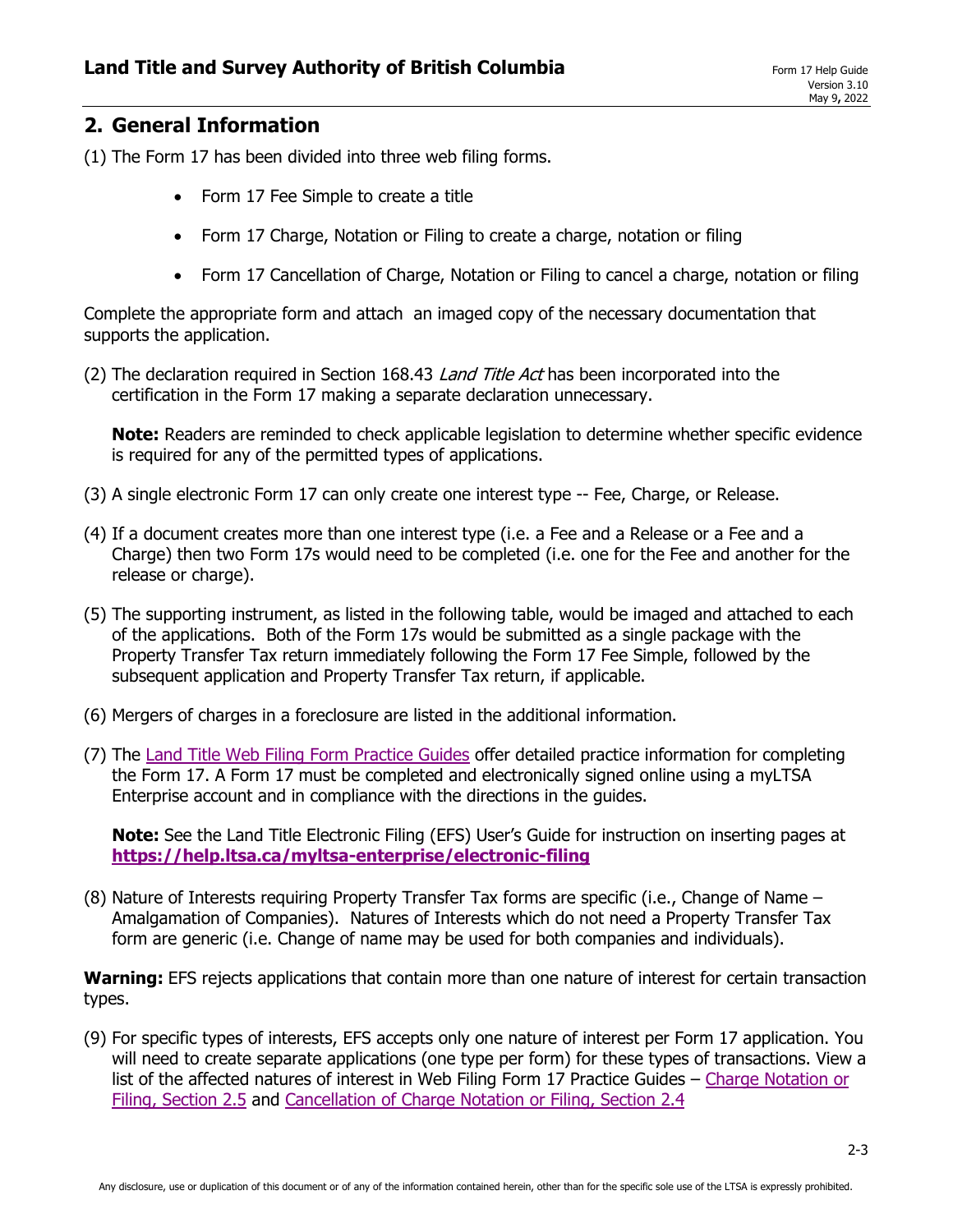(10) Certain transaction types, such as Caveats, Certificates of Pending Litigation and Expropriations, will receive a **preliminary examination** during regular Land Title Office hours prior to receiving an immediate application number, date and time. The affected Natures of Interest are listed in the following table.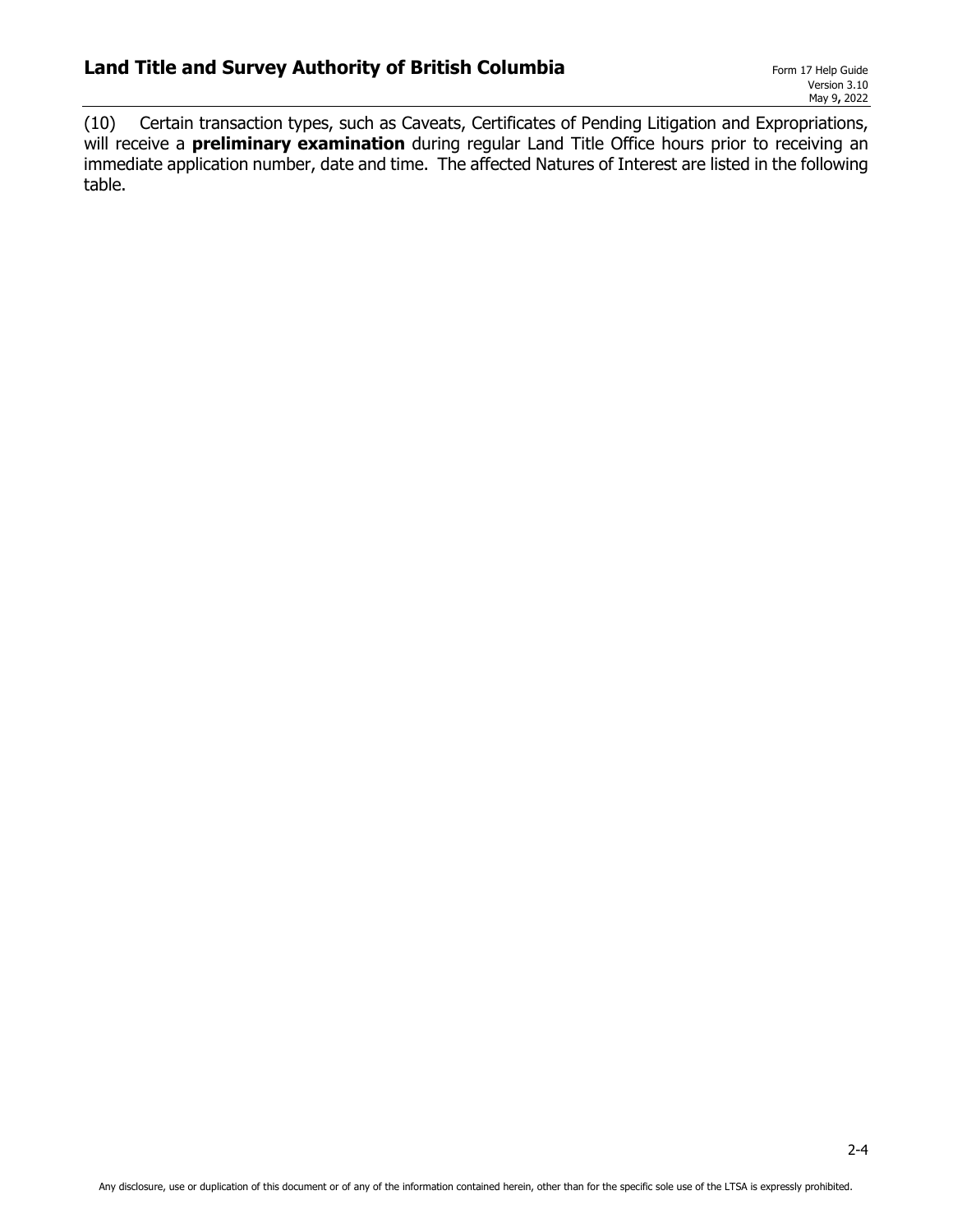### The current transaction types and the supporting document are as follows:

| <b>ELECTRONIC FORM 17 - FEE SIMPLE</b>                                | Attach an image of the following approved                                                                                                                    |
|-----------------------------------------------------------------------|--------------------------------------------------------------------------------------------------------------------------------------------------------------|
|                                                                       | supporting documents                                                                                                                                         |
| Amendment to Title Owner Name                                         | $\Box$ Statutory declaration and consents of<br>registered owners which may be required by<br>the Registrar                                                  |
| Application by Owner of Absolute Fee for Indefeasible<br><b>Title</b> | Land Title Act Form 20<br>$\Box$                                                                                                                             |
| Application for Cancellation of Interior Lot Lines                    | Land Title Act Form 14<br>$\Box$                                                                                                                             |
| Application for Separate Title s.192 LTA                              | $\Box$ No attachment is required<br>Separate application is required for each<br>new title                                                                   |
| Application for Title s.192                                           | No attachment is required<br>$\Box$                                                                                                                          |
| Application for Title to Road                                         | $\Box$ Attachment may not be required                                                                                                                        |
| Application to Amend Title Owner s.180(9) LTA                         | Original trust instrument that pre-dates the<br>$\Box$<br>current owner's acquisition of title                                                               |
| Application to Amend Trust s.180(10) LTA                              | Original trust instrument that amends the<br>$\Box$<br>terms of the existing trust                                                                           |
| Application to Change Trustee                                         | Original deed appointing new trustee with<br>$\Box$<br>applicable vesting language                                                                           |
| Application to Consolidate Title s.192 LTA                            | No attachment is required<br>$\Box$                                                                                                                          |
| Application to Register Title to Common Mass                          | $\Box$ A certificate signed by the corporate officer<br>that meets the requirements set out in s.<br>16(3) of the Municipal Replotting Act                   |
| Bankruptcy                                                            | Court certified copy of the Court Order or<br>$\Box$<br>Assignment                                                                                           |
| Cancel Plan s.136 LTA                                                 | Certified copy Minister's<br>$\Box$                                                                                                                          |
|                                                                       | <b>or</b>                                                                                                                                                    |
|                                                                       | Surveyor General's Order<br>$\Box$                                                                                                                           |
| Cancellation of Strata Plan                                           | Strata Property Act Form E, Conversion<br>$\Box$<br>Schedule, written consents of applicable<br>charge holders and Registrars order                          |
| Cancelling Registration of Reserve Lands (Federal)                    | O Court Certified copy of Court Order                                                                                                                        |
| Certificate as to Highway                                             | Land Title Act Form 12<br>$\Box$                                                                                                                             |
| Change of Address                                                     | Originally signed paper Land Title Form 15<br>$\Box$<br>or letter from the registered owner                                                                  |
| Change of Name                                                        | $\Box$ Original Certificate issued by the                                                                                                                    |
| Change of Name - Amalgamation of Companies                            | appropriate governmental authority or<br>$\Box$ Where Land Title staff are able to verify the<br>company status an imaged certificate may<br>not be required |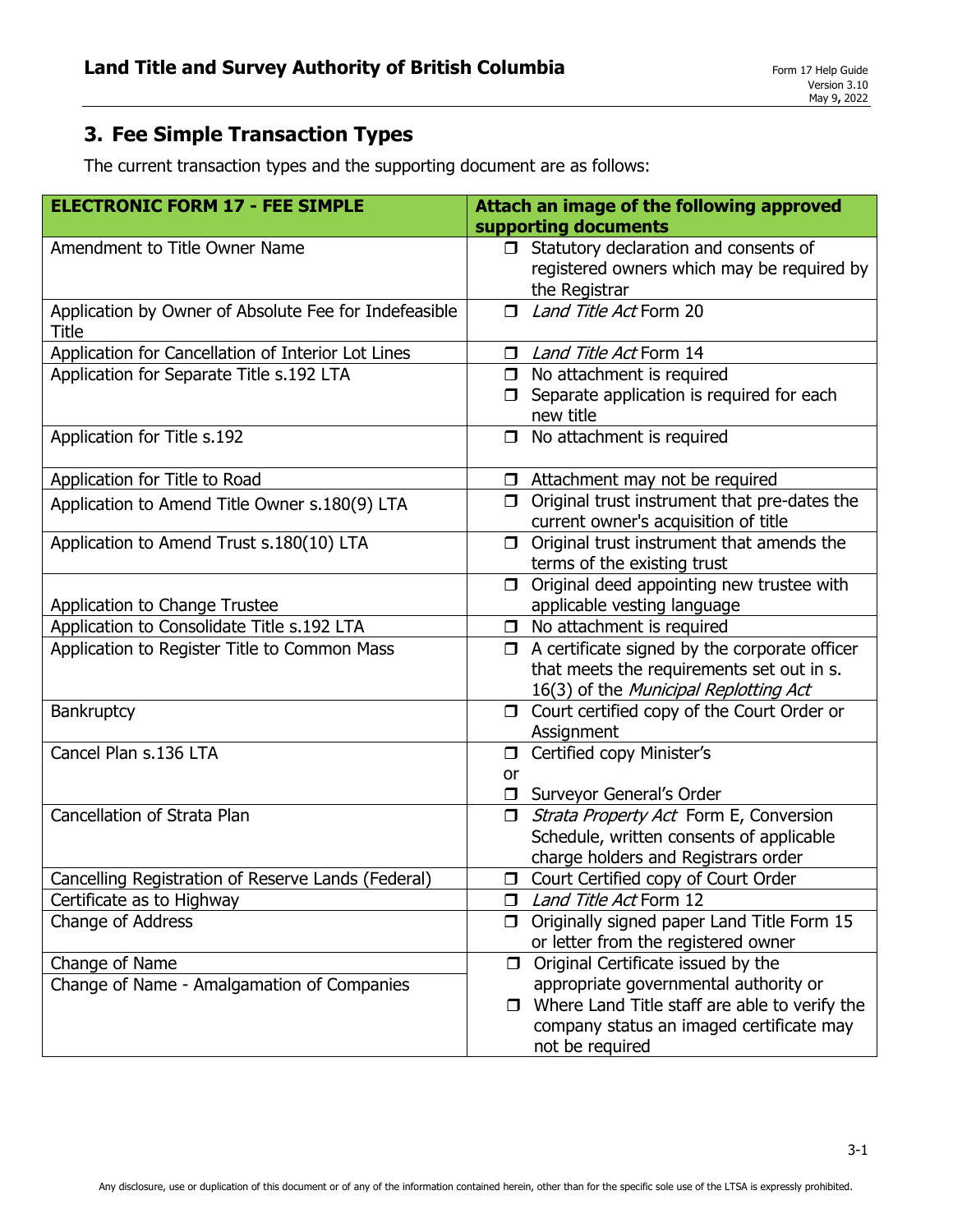| <b>ELECTRONIC FORM 17 - FEE SIMPLE</b>               | Attach an image of the following approved                                     |
|------------------------------------------------------|-------------------------------------------------------------------------------|
|                                                      | supporting documents                                                          |
| Declaration of Title                                 | $\Box$ The original order containing the declaration                          |
|                                                      | of title issued under s.23 of the Land Title                                  |
|                                                      | Inquiry Act, or a certified copy of it                                        |
| <b>Escheat</b>                                       | $\Box$ Copy of the ministerial order for assignment                           |
|                                                      | or restoration of title s.5 Escheat Act, or                                   |
|                                                      | $\Box$ Court Certified copy of Court Order s. 4(5)                            |
|                                                      | Escheat Act and where applicable a copy of                                    |
|                                                      | the letter of acknowledgment of service                                       |
|                                                      | from the Escheat Officer and/or letter of                                     |
|                                                      | acknowledgment of payment/receipt from                                        |
|                                                      | the Escheat Office, or                                                        |
|                                                      | $\Box$ Grant of property signed by the Governor in                            |
|                                                      | Council under the <i>Escheat Act</i> , Canada                                 |
| Expropriation Act - Fee Simple (Provincial)          | <i>Expropriation Act</i> Form 9<br>$\Box$                                     |
|                                                      | This transaction will receive preliminary                                     |
|                                                      | examination prior to receiving immediate                                      |
|                                                      | application number, date and time                                             |
| Expropriation Act - Notice of Confirmation (Federal) | Notice in the form approved by the Minister<br>$\Box$                         |
|                                                      | <b>Expropriation Act Canada</b>                                               |
|                                                      | This transaction will receive preliminary                                     |
|                                                      | examination prior to receiving immediate                                      |
|                                                      | application number, date and time                                             |
| Expropriation Act - Road Dedication (Provincial)     | Expropriation Act Form 9                                                      |
|                                                      | This transaction will receive preliminary                                     |
|                                                      | examination prior to receiving immediate<br>application number, date and time |
| <b>Federal Grant of Land</b>                         | Letters Patent under the Great Seal<br>П.                                     |
|                                                      | <b>or</b>                                                                     |
|                                                      | $\Box$ Instrument of Grant, in a form satisfactory                            |
|                                                      | to the Minister of Justice, stating that it has                               |
|                                                      | the same force and effect as if it were                                       |
|                                                      | Letters Patent section 9 of the Federal Real                                  |
|                                                      | Property and Federal Immovables Act                                           |
|                                                      | Certificate s.367 LTA and patent or copy<br>$\Box$                            |
|                                                      | certified by the Clerk of the Privy Council for                               |
| <b>First Nations Lands Title</b>                     | Canada or s.373.64 certificate of vesting                                     |
|                                                      |                                                                               |
|                                                      | signed by the chief administrative officer                                    |
|                                                      | Schedule 1 to the Land Title Act, Certificates<br>⊓.                          |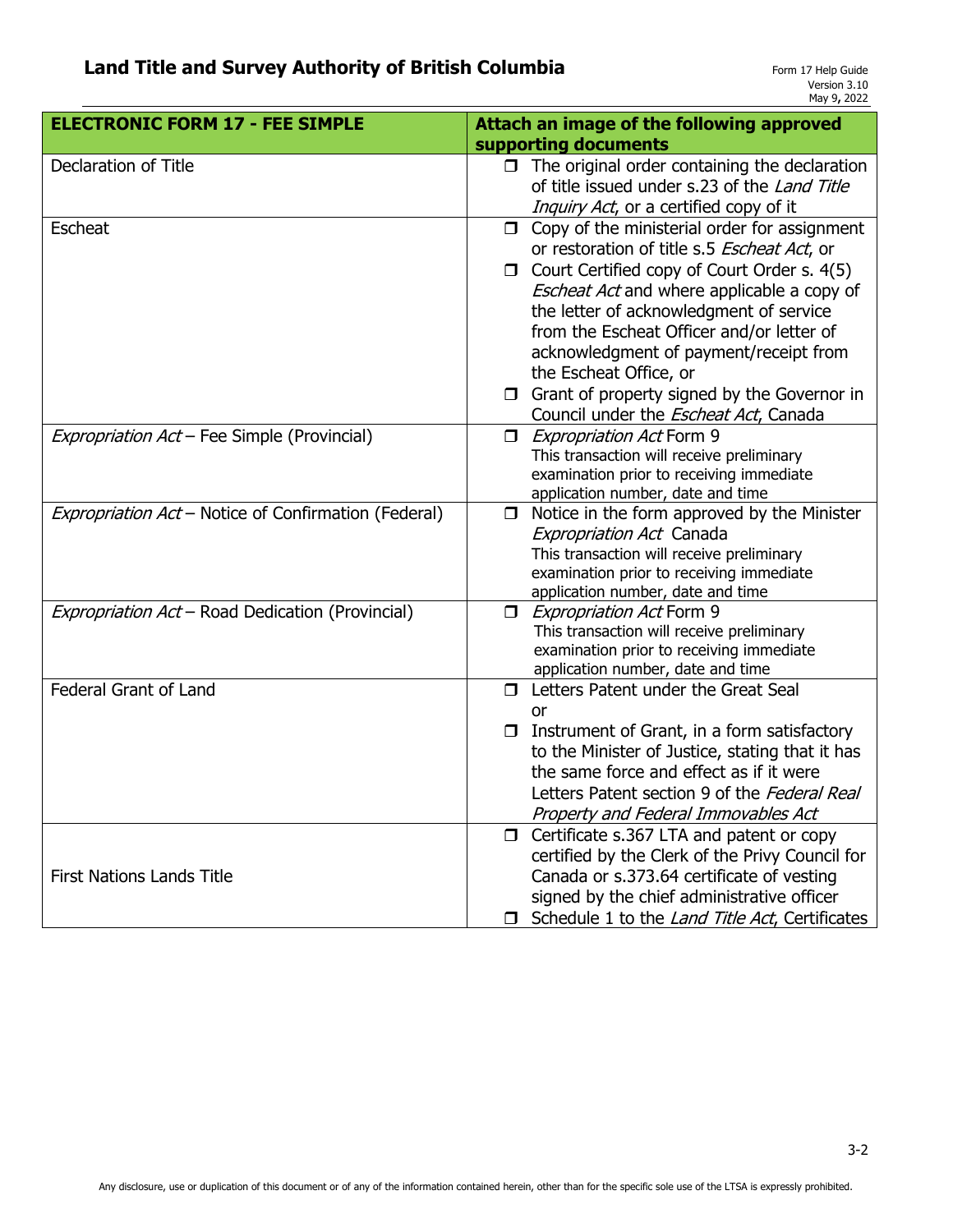| <b>ELECTRONIC FORM 17 - FEE SIMPLE</b>                | Attach an image of the following approved                                                                                                                                                                                                                                          |
|-------------------------------------------------------|------------------------------------------------------------------------------------------------------------------------------------------------------------------------------------------------------------------------------------------------------------------------------------|
|                                                       | supporting documents                                                                                                                                                                                                                                                               |
| Foreclosure                                           | $\Box$ Court certified copy of the final order of<br>foreclosure and a court certified copy of the<br>order nisi, if any<br>$\Box$ Add application for mergers in the additional<br>information textbox                                                                            |
| Registrar's Order to Cancel Plan Part 8 LTA           | Originally signed Registrar's Order s.135<br>$\Box$<br>Land Title Act                                                                                                                                                                                                              |
| Replotting Scheme - Transfer from Trustee             | $\Box$ Reference the first application with the<br>certificate and schedule rather than<br>attaching the image to each application as<br>the size of the file can impede upload<br>speed.                                                                                          |
| Remove Title Pursuant to s.31 Schedule 1 LTA          | <b>D</b> Letter signed by Treaty First Nation<br>Any evidence satisfactory to the registrar of<br>□<br>the consent of the registered owner of the<br>parcel                                                                                                                        |
| Road Resumption                                       | $\Box$ An original order of the Lieutenant Governor<br>in Council                                                                                                                                                                                                                  |
| Tax Sale - Certificate of Non-Redemption              | □ Local Government Act - Certificate template<br>reproduced in the Land Title Practice<br>Manual from the local government for<br>Certificate of Non-Redemption<br>and where applicable<br>$\Box$ Letter from the Crown waiving the interest<br>of the Crown under the Escheat Act |
| Taxation (Rural Area) Act - Certificate of Forfeiture | Certificate signed by the Surveyor of Taxes<br>$\Box$                                                                                                                                                                                                                              |
| Taxation (Rural Area) Act, Redemption or Revesting    | <b>Revesting Order</b><br>$\Box$                                                                                                                                                                                                                                                   |
| <b>Title to Closed Road</b>                           | No attachment necessary, application is<br>$\Box$<br>made pursuant to Section 40 Community<br>Charter and Land Title Act Section 120                                                                                                                                               |
| Title to Crown Land – SRWs.24 BC Regs 334/79          | No attachment necessary<br>ப                                                                                                                                                                                                                                                       |
| Transfer of Administration and Control                | <b>D</b> Provincial or Federal Transfer of<br><b>Administration and Control</b>                                                                                                                                                                                                    |
| Transfer of Asset by Order in Council (Municipal)     | $\Box$ Order of the Lieutenant Governor in Council,<br>Letters Patent                                                                                                                                                                                                              |
| Transmission to Executor or Administrator             | □ Court certified Grant of Probate or Letters of<br>Administration and the disclosure statement<br>with the assets and liabilities of the<br>deceased<br>or where applicable<br>$\Box$ A certified copy of the court order<br>presuming death                                      |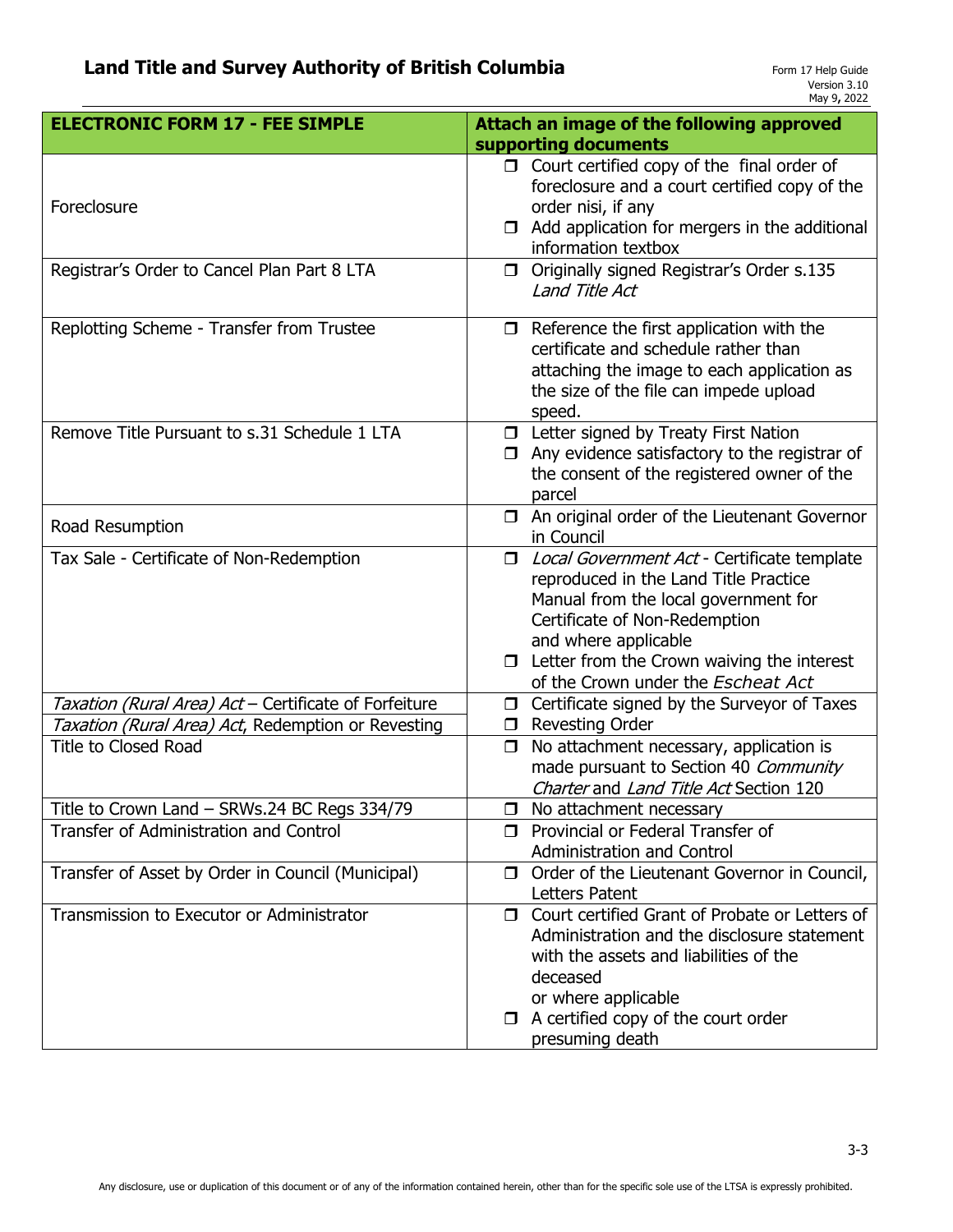| <b>ELECTRONIC FORM 17 - FEE SIMPLE</b> | Attach an image of the following approved<br>supporting documents                                                                                   |
|----------------------------------------|-----------------------------------------------------------------------------------------------------------------------------------------------------|
| Transmission to Surviving Joint Tenant | $\Box$ Original Certificate issued by the appropriate<br>governmental authority or<br>$\Box$ Certified copy of letters probate or<br>administration |
| Vesting by Court Order                 | $\Box$ Court certified copy of the Court order<br>Or where applicable<br>$\Box$ Form C Form of Conveyance under the<br>Court Order Enforcement Act  |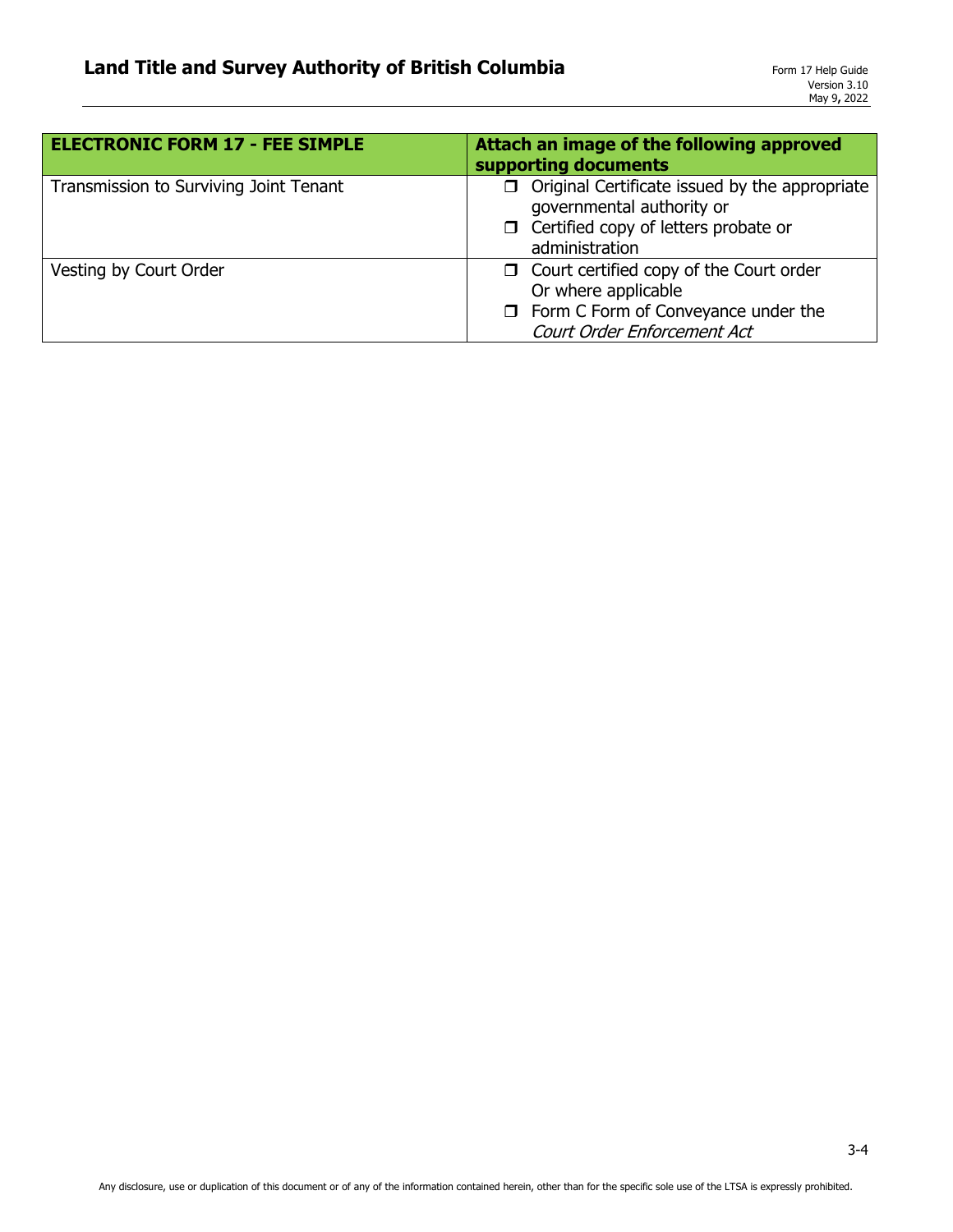# **4. Charge Notation or Filing Transaction Types**

The current transaction types and the supporting document are as follows:

| <b>ELECTRONIC FORM 17 - CHARGE, NOTATION</b><br><b>OR FILING</b> | Attach an image of the following approved<br>supporting documents                                                                                                                                                                                                                                                                                                                                                                                                                                                                                                     |
|------------------------------------------------------------------|-----------------------------------------------------------------------------------------------------------------------------------------------------------------------------------------------------------------------------------------------------------------------------------------------------------------------------------------------------------------------------------------------------------------------------------------------------------------------------------------------------------------------------------------------------------------------|
| Affordable Housing Agreement                                     | $\Box$ Letter signed by the minister responsible for<br>the Ministry of Lands, Parks and Housing or<br>an authorized signatory BC Housing<br><b>Management Commission</b>                                                                                                                                                                                                                                                                                                                                                                                             |
| Agricultural Land Reserve Inclusion                              | Letter signed by authorized signatory on<br>$\Box$<br>behalf of the Agricultural Land Commission<br>Act                                                                                                                                                                                                                                                                                                                                                                                                                                                               |
| <b>Airport Zoning Regulations</b>                                | Airport Zoning Regulations enacted<br>$\Box$<br>pursuant to section 5.4 (2) of the<br>Aeronautics Act, R.S.C. 1985, C. A-2, may<br>include a copy of a plan                                                                                                                                                                                                                                                                                                                                                                                                           |
| Amendment of Federal Notice of Intention to<br>Expropriate       | Notice in the form approved by the Minister<br>$\Box$<br>Expropriation Act, Canada setting out<br>(a) a description of the land;<br>(b) the nature of the interest or right<br>intended to be expropriated and whether<br>the interest or right is intended to be<br>subject to any existing interest in land or<br>immovable real right;<br>(c) an indication of the public work or other<br>public purpose for which the interest or<br>right is required; and<br>(d) a statement that it is intended that the<br>interest or right be expropriated by the<br>Crown |
| Amendment to Charge Owner Name                                   | Statutory declaration and any consents of<br>$\Box$<br>registered owners which may be required by<br>the Registrar                                                                                                                                                                                                                                                                                                                                                                                                                                                    |
| Amendment to Filed Plan                                          | Evidence satisfactory to the registrar, e.g.,<br>$\Box$<br>statutory declaration and consents of<br>owners may be required. See Land Title Act<br>s. 106                                                                                                                                                                                                                                                                                                                                                                                                              |
| Application for Duplicate Indefeasible title                     | Land Title Act Form 22<br>$\Box$                                                                                                                                                                                                                                                                                                                                                                                                                                                                                                                                      |
| Application to Amend Charge Owners. 180(9) LTA (No<br>PTT)       | Original trust instrument that pre-dates the<br>$\Box$<br>current charge owner's acquisition of the<br>charge                                                                                                                                                                                                                                                                                                                                                                                                                                                         |
| Application to Amend Charge Owners. 180(9) LTA<br>(PTT)          | Original trust instrument that pre-dates the<br>$\Box$<br>current charge owner's acquisition of the<br>charge                                                                                                                                                                                                                                                                                                                                                                                                                                                         |
| Application to Amend Trust s.180(10) LTA (No PTT)                | Original trust instrument that amends the<br>$\Box$<br>terms of the existing trust                                                                                                                                                                                                                                                                                                                                                                                                                                                                                    |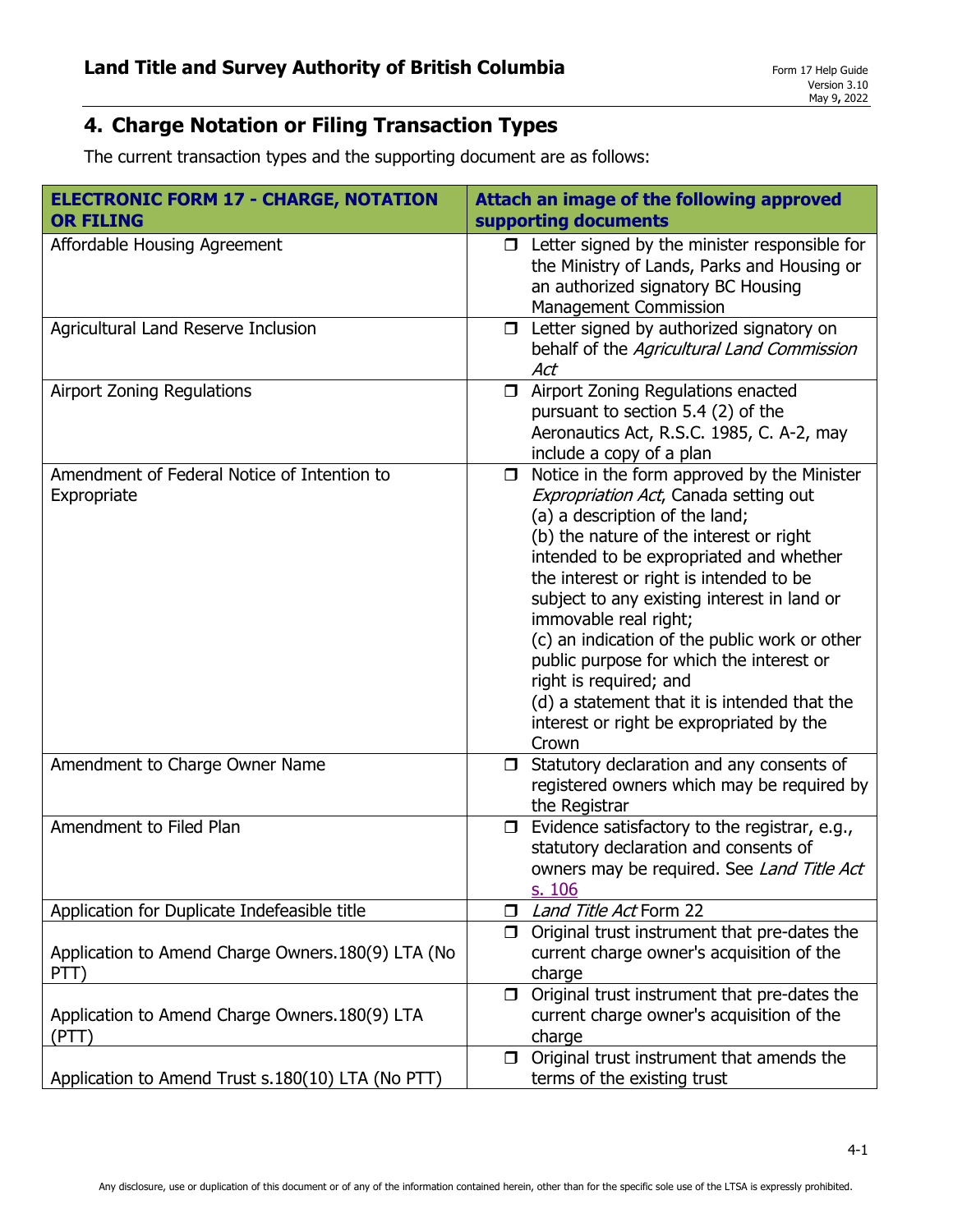| <b>ELECTRONIC FORM 17 - CHARGE, NOTATION</b><br><b>OR FILING</b> | <b>Attach an image of the following approved</b><br>supporting documents                                                                                                        |
|------------------------------------------------------------------|---------------------------------------------------------------------------------------------------------------------------------------------------------------------------------|
| Application to Amend Trust s.180(10) LTA (PTT)                   | $\Box$ Original deed appointing new trustee with<br>applicable vesting language                                                                                                 |
| Application to Change Trustee (No PTT)                           | Original deed appointing new trustee with<br>$\Box$<br>applicable vesting language                                                                                              |
| Application to Change Trustee (PTT)                              | Original deed appointing new trustee with<br>$\Box$<br>applicable vesting language                                                                                              |
| <b>Bank Act Charge</b>                                           | Original or a certified copy of the Schedule I<br>$\Box$<br>or II, as applicable under Bank Special<br><b>Security Regulations</b>                                              |
| Builders Lien (By Court Order)                                   | Court certified copy of the Court Order<br>$\Box$                                                                                                                               |
| Canada Land Survey Plan                                          | □ Copy of plan from Canada Land Surveys                                                                                                                                         |
| Canadian Energy Regulator Act                                    | Plan, profile, books of reference, certified<br>П.<br>copies and other documents required by the<br>act under s. 210.                                                           |
| Caveat                                                           | Land Title Act Form 38                                                                                                                                                          |
|                                                                  | or<br>$\Box$ Other form acceptable to the Registrar<br>This transaction will receive preliminary examination prior<br>to receiving immediate application number, date and time. |
| Certificate of Charge                                            | Signed letter of application<br>$\Box$                                                                                                                                          |
| Certificate of Forfeiture Mineral Lands                          | □ Certificate of Forfeiture Mineral Lands                                                                                                                                       |
| Certificate of Levy                                              | Certificate of levy signed by a person<br>$\Box$<br>designated on the certificate as an<br>authorized signatory of the resort<br>association                                    |
| Certificate of Pending Litigation                                | Land Title Act Form 31<br>or                                                                                                                                                    |
|                                                                  | Land Title Act Form 32<br>□<br>or                                                                                                                                               |
|                                                                  | Land Title Act Form 33 (Family Law Act)<br>$\Box$<br>or                                                                                                                         |
|                                                                  | □ Land Title Act Form 33 (Family Relations<br>Act)<br>or                                                                                                                        |
|                                                                  | Land Title Act Form 34<br>and                                                                                                                                                   |
|                                                                  | The originating process or, if applicable, the<br>$\Box$<br>notice of motion or other document by<br>which the claim is made<br>or where applicable                             |
|                                                                  | $\Box$ Form 1 (section 23 (1) of the Civil Forfeiture<br>Act)                                                                                                                   |
|                                                                  | This transaction will receive preliminary examination prior<br>to receiving immediate application number, date and time.                                                        |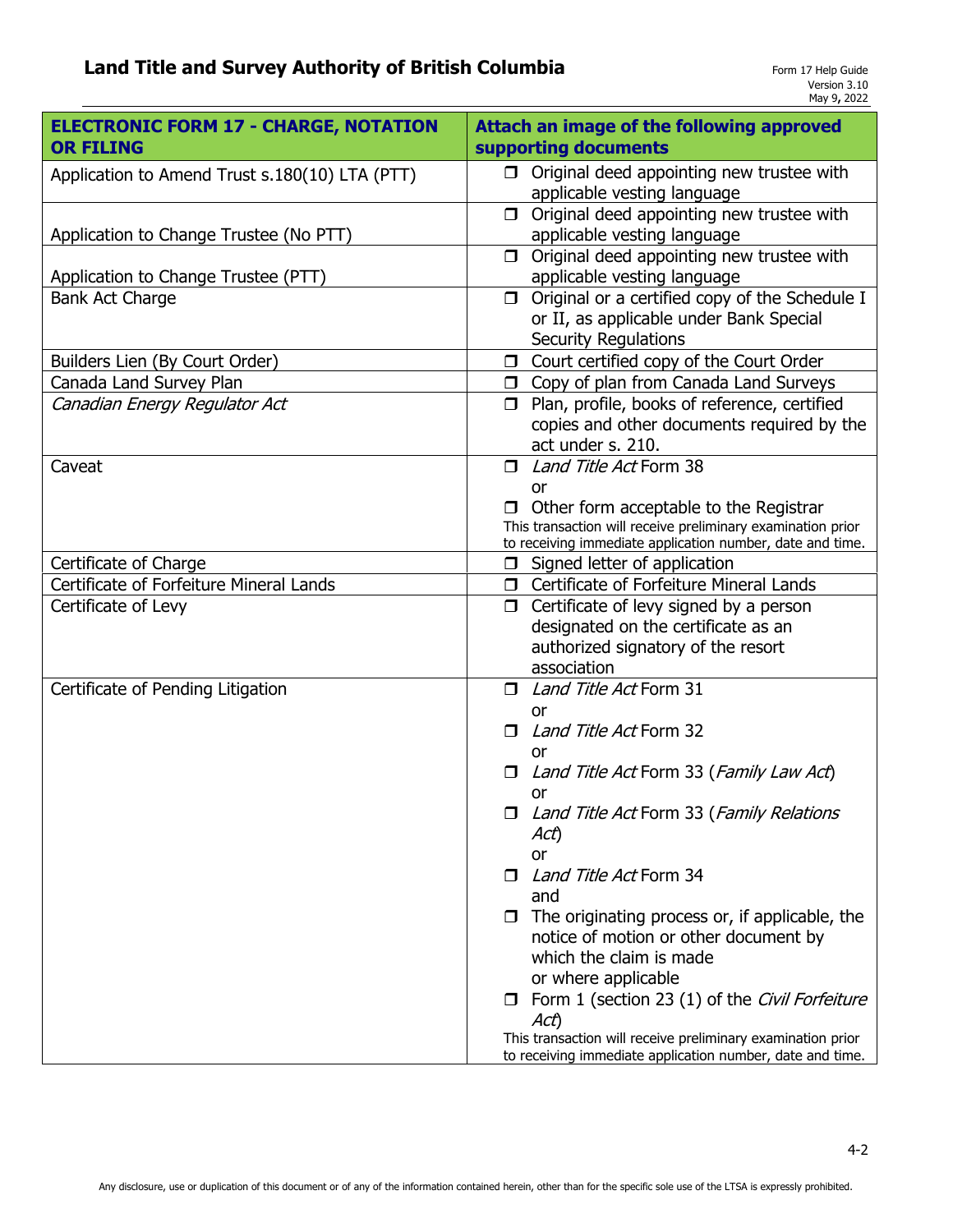| <b>ELECTRONIC FORM 17 - CHARGE, NOTATION</b><br><b>OR FILING</b>                                                                                                                           | <b>Attach an image of the following approved</b><br>supporting documents                                                                                                                                                                                                                                                          |
|--------------------------------------------------------------------------------------------------------------------------------------------------------------------------------------------|-----------------------------------------------------------------------------------------------------------------------------------------------------------------------------------------------------------------------------------------------------------------------------------------------------------------------------------|
| Certificate of Pending Litigation - Builders Lien Act                                                                                                                                      | Land Title Act Form 31<br>And the originating process or, if applicable,<br>the notice of motion or other document by<br>which the claim is made<br>This transaction will receive preliminary examination prior<br>to receiving immediate application number, date and time                                                       |
| Certificate of Title to Minerals                                                                                                                                                           | Application in letter form<br>$\Box$                                                                                                                                                                                                                                                                                              |
| Change of Address                                                                                                                                                                          | Originally signed Land Title Act paper Form<br>$\Box$<br>15 or letter from registered owner                                                                                                                                                                                                                                       |
| Change of Name<br>Change of Name - Amalgamation of Companies<br>Change of Name - Amalgamation of Companies -<br>Lease<br>Change of Name - Amalgamation of Companies -<br>Right to Purchase | □ For an individual: Original Certificate issued<br>by the appropriate governmental authority<br>For a company: Proof of change of name or<br>amalgamation obtained from the corporate<br>registry website<br>$\Box$ Where Land Title staff are able to verify the<br>company status an imaged certificate may<br>not be required |
| Companies Creditors Arrangement Act Charge                                                                                                                                                 | Court Certified copy of Court Order<br>$\Box$                                                                                                                                                                                                                                                                                     |
| Cremation, Interment and Funeral Services Act                                                                                                                                              | Letter signed by the Director under Business<br>$\Box$<br><b>Practices and Consumer Protection Act</b><br>Copy of the certificate of public interest<br>$\Box$                                                                                                                                                                    |
| Cremation, Interment and Funeral Services Act<br>Amendment                                                                                                                                 | Amendment letter signed by the Director<br>$\Box$<br>under Business Practices and Consumer<br><b>Protection Act</b>                                                                                                                                                                                                               |
| Crown Debt                                                                                                                                                                                 | Statutory Declaration from a signatory of<br>$\Box$<br>the provincial government                                                                                                                                                                                                                                                  |
| Crown Lien                                                                                                                                                                                 | A Crown lien authorized by specific<br>$\Box$<br>legislation                                                                                                                                                                                                                                                                      |
| <b>Crystallized Floating Charge</b>                                                                                                                                                        | Instrument creating the floating charge<br>0<br>or<br>Reference the previously filed mortgage<br>$\Box$<br>number in additional information and sworn                                                                                                                                                                             |
|                                                                                                                                                                                            | declaration as to proof of crystallization                                                                                                                                                                                                                                                                                        |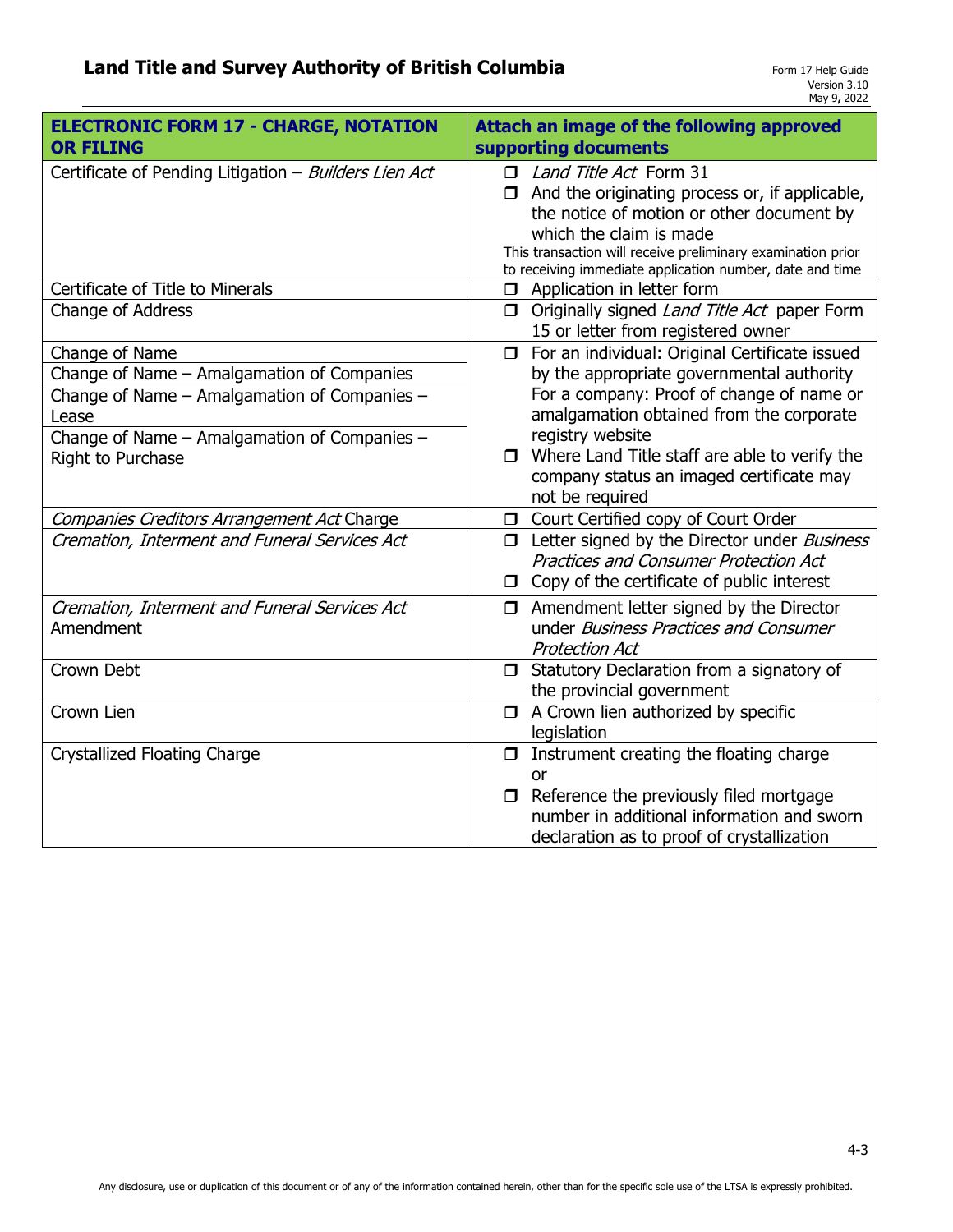| <b>ELECTRONIC FORM 17 - CHARGE, NOTATION</b><br><b>OR FILING</b> | Attach an image of the following approved<br>supporting documents                                                                                                                                                                                                                                                                                                                                                                                                         |
|------------------------------------------------------------------|---------------------------------------------------------------------------------------------------------------------------------------------------------------------------------------------------------------------------------------------------------------------------------------------------------------------------------------------------------------------------------------------------------------------------------------------------------------------------|
| <b>Escheat</b>                                                   | Copy of the ministerial order for assignment<br>$\Box$<br>or restoration of charge s.5 Escheat Act, or<br>Court Certified copy of Court Order s. 4(5)<br>$\Box$<br>Escheat Act and where applicable a copy of<br>the letter of acknowledgment of service<br>from the Escheat Officer and/or letter of<br>acknowledgment of payment/receipt from<br>the Escheat Office, or<br>Grant of property signed by the Governor in<br>Council under the <i>Escheat Act</i> , Canada |
| <b>Establishment of Municipal Boundaries</b>                     | Letters Patent amending the boundaries of<br>□<br>a taxation district under the Local<br>Government Act s.22<br>Must include a schedule of all affected PID numbers<br>and legal descriptions                                                                                                                                                                                                                                                                             |
| <b>Expropriation Act Notice (Provincial)</b>                     | <i><u>Expropriation Act Form 1</u></i><br>and where applicable<br>Written instrument in form and substance<br>П.<br>capable of registration as a charge<br>This transaction will receive preliminary examination prior<br>to receiving immediate application number, date and time.                                                                                                                                                                                       |
| Expropriation Act - Amended Notice (Provincial)                  | <i>Expropriation Act</i> Form 4<br>$\Box$<br>and where applicable<br>Written instrument in form and substance<br>capable of registration as a charge<br>This transaction will receive preliminary examination prior<br>to receiving immediate application number, date and time.                                                                                                                                                                                          |
| Expropriation Act - Covenant (Provincial)                        | <b>Expropriation Act Form 9</b><br>This transaction will receive preliminary examination prior<br>to receiving immediate application number, date and time.                                                                                                                                                                                                                                                                                                               |
| Expropriation Act - Statutory Right of Way<br>(Provincial)       | <b>Expropriation Act Form 9</b><br>This transaction will receive preliminary examination prior<br>to receiving immediate application number, date and time.                                                                                                                                                                                                                                                                                                               |
| Expropriation Notice (Water Sustainability Act)                  | Water Sustainability Regulation s. 24(2) sets<br>out the documents to be filed by a licensee                                                                                                                                                                                                                                                                                                                                                                              |
| <b>Federal Grant Amendment</b>                                   | Amended Instrument of Grant, in a form<br>$\Box$<br>satisfactory to the Minister of Justice,<br>stating that it has the same force and effect<br>as if it were Letters Patent                                                                                                                                                                                                                                                                                             |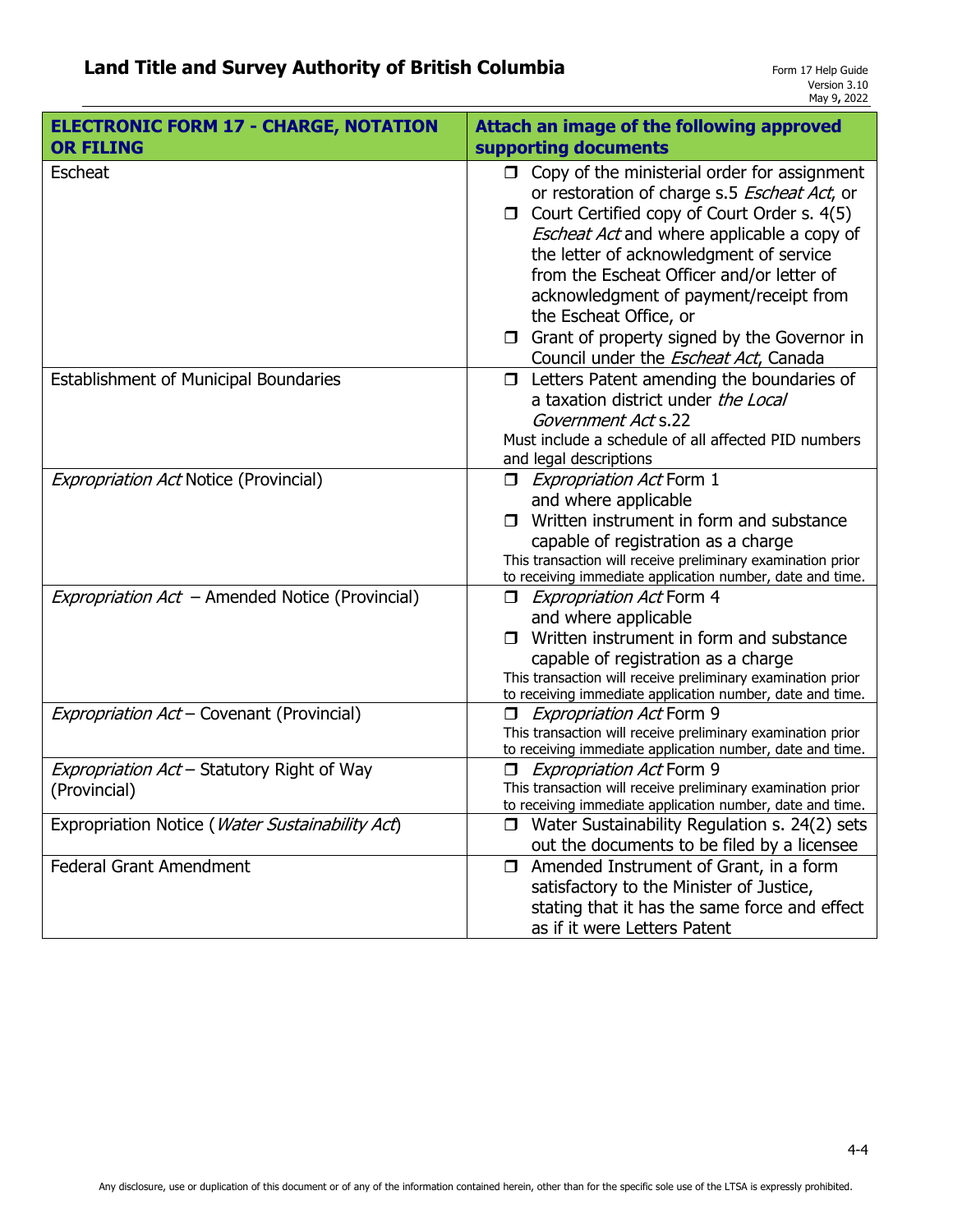| <b>ELECTRONIC FORM 17 - CHARGE, NOTATION</b><br><b>OR FILING</b> | Attach an image of the following approved<br>supporting documents                                                                                                                                                                   |
|------------------------------------------------------------------|-------------------------------------------------------------------------------------------------------------------------------------------------------------------------------------------------------------------------------------|
| <b>First Nations Filing</b>                                      | Documents pertaining to the effective date<br>of a Treaty First Nation, for example:<br>An Order in Council<br>$\Box$<br>Notification of Approving Officer<br>$\Box$<br>appointment<br>Notification of taxation authority<br>$\Box$ |
| Foreclosure of Lease                                             | Court certified copy of the final order of<br>$\Box$                                                                                                                                                                                |
| Foreclosure of Mortgage                                          | foreclosure and a court certified copy of the                                                                                                                                                                                       |
| Foreclosure of Right to Purchase                                 | order nisi, if any<br>Add application for mergers in the additional<br>$\Box$<br>information textbox                                                                                                                                |
| <b>Forest Act Notice</b>                                         | Letter signed under the direction or<br>$\Box$<br>authority of the minister, regional, or district<br>manager appointed by the Minister of<br>Forests, Lands and Natural Resource<br>Operations                                     |
| GVRD Sewerage and Drainage Area Plan                             | Image of the plan pursuant to s. 32 of the<br>$\Box$<br>Greater Vancouver Sewerage and Drainage<br>Act (may be larger size than the usual 8 x<br>$11 \frac{1}{2}$                                                                   |
| Heritage Status Notice                                           | $\Box$ Letter signed under the authority of the<br>Minister                                                                                                                                                                         |
| Hospital Act Notice                                              | Where applicable, a letter signed under the<br>$\Box$<br>direction or authority of the chief inspector<br>under the Hospital Act<br>0r<br>$\Box$ Where applicable, letter signed under the                                          |
|                                                                  | direction or authority of the minister<br>responsible for the Hospital Act                                                                                                                                                          |
| Human Resource Facility Act Notice                               | $\Box$ Letter signed under the direction or<br>authority of the Minister                                                                                                                                                            |
| Industrial Operation Compensation Act Agreement                  | An original of the agreement pursuant to<br>$\Box$<br>the Industrial Operation Compensation Act                                                                                                                                     |
| Injunction                                                       | Court certified copy of the court order<br>$\Box$<br>This transaction will receive preliminary examination prior<br>to receiving immediate application number, date and time.                                                       |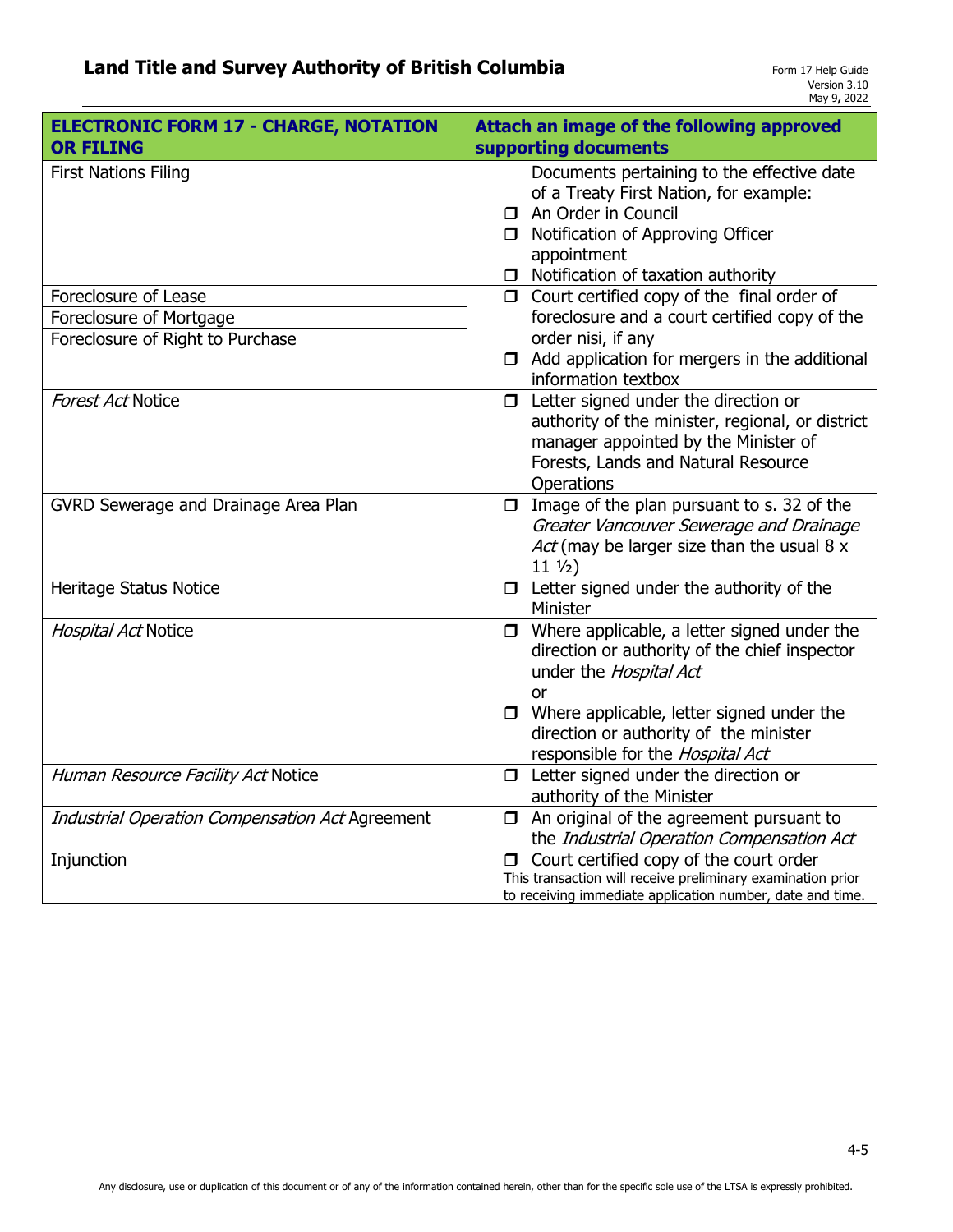| <b>ELECTRONIC FORM 17 - CHARGE, NOTATION</b><br><b>OR FILING</b> | Attach an image of the following approved<br>supporting documents                             |
|------------------------------------------------------------------|-----------------------------------------------------------------------------------------------|
| Insurance Premium Tax Act Lien                                   | Originally signed Insurance Premium Tax<br>Act Lien form issued by the Ministry of<br>Finance |
| <b>Judgment</b>                                                  | Certificate<br>$\Box$                                                                         |
|                                                                  | or where applicable                                                                           |
|                                                                  | $\Box$ Court certified copy of the court order                                                |
|                                                                  | $\Box$ For a renewal of judgment, attach an image                                             |
|                                                                  | of the original registered judgment; apply                                                    |
|                                                                  | for a renewal in the additional information                                                   |
|                                                                  | field                                                                                         |
| Land (Spouse Protection) Act Charge                              | Originally signed paper Land (Spouse                                                          |
|                                                                  | Protection) Act prescribed forms A and B                                                      |
| Land Tax Deferment Act Agreement                                 | Land Tax Deferment Act Regulation BC Reg.<br>$\Box$                                           |
|                                                                  | 57/98 prescribed Forms                                                                        |
|                                                                  | or where applicable                                                                           |
|                                                                  | <i><b>I</b></i> Land Tax Deferment Act Regulation BC Reg.                                     |
|                                                                  | 57/98 special agreement                                                                       |
| Land Tax Deferment Act Agreement, Modification                   | Form 4 Land Tax Deferment Act                                                                 |
| Land Title Inquiry Act Certificate                               | $\Box$ Certificate of the Registrar of the court                                              |
| Land Use Contract (Amended by Bylaw)                             | Certificate template reproduced in the Land<br>$\Box$<br>Title Practice Manual from the local |
|                                                                  |                                                                                               |
| Legal Profession Act                                             | government<br>Judicial evidence such as a declaration of<br>$\Box$                            |
|                                                                  | the court as to the existence of the charge                                                   |
| Logging Tax Act Lien                                             | Originally signed Logging Tax Act Lien form<br>$\Box$                                         |
|                                                                  | issued by the Ministry of Finance                                                             |
| Mineral Tax Act Lien                                             | the originally signed Mineral Tax Act Lien<br>$\Box$                                          |
|                                                                  | form issued by the Ministry of Finance                                                        |
| Mines Act Charge                                                 | Letter from the Ministry of Energy, Mines<br>$\Box$                                           |
|                                                                  | and Petroleum setting out                                                                     |
|                                                                  | Description of land<br>$\circ$                                                                |
|                                                                  | Related charge or title number<br>$\Omega$                                                    |
|                                                                  | Debtor's name<br>$\circ$                                                                      |
|                                                                  | Amount of debt<br>$\circ$                                                                     |
| Modification of Charge - Court Order                             | Court Certified Copy of Court Order<br>$\Box$                                                 |
| Motor Fuel Tax Act Charge                                        | Originally signed Motor Fuel Tax Act form<br>$\Box$                                           |
|                                                                  | issued by the Ministry of Finance                                                             |
| Mountain Resort Improvement District -                           | Copy of letters patent certified by the<br>$\Box$                                             |
| Establishment                                                    | Ministry of Municipal Affairs or other                                                        |
|                                                                  | appropriate government official (s.732 Local                                                  |
|                                                                  | Government Act)                                                                               |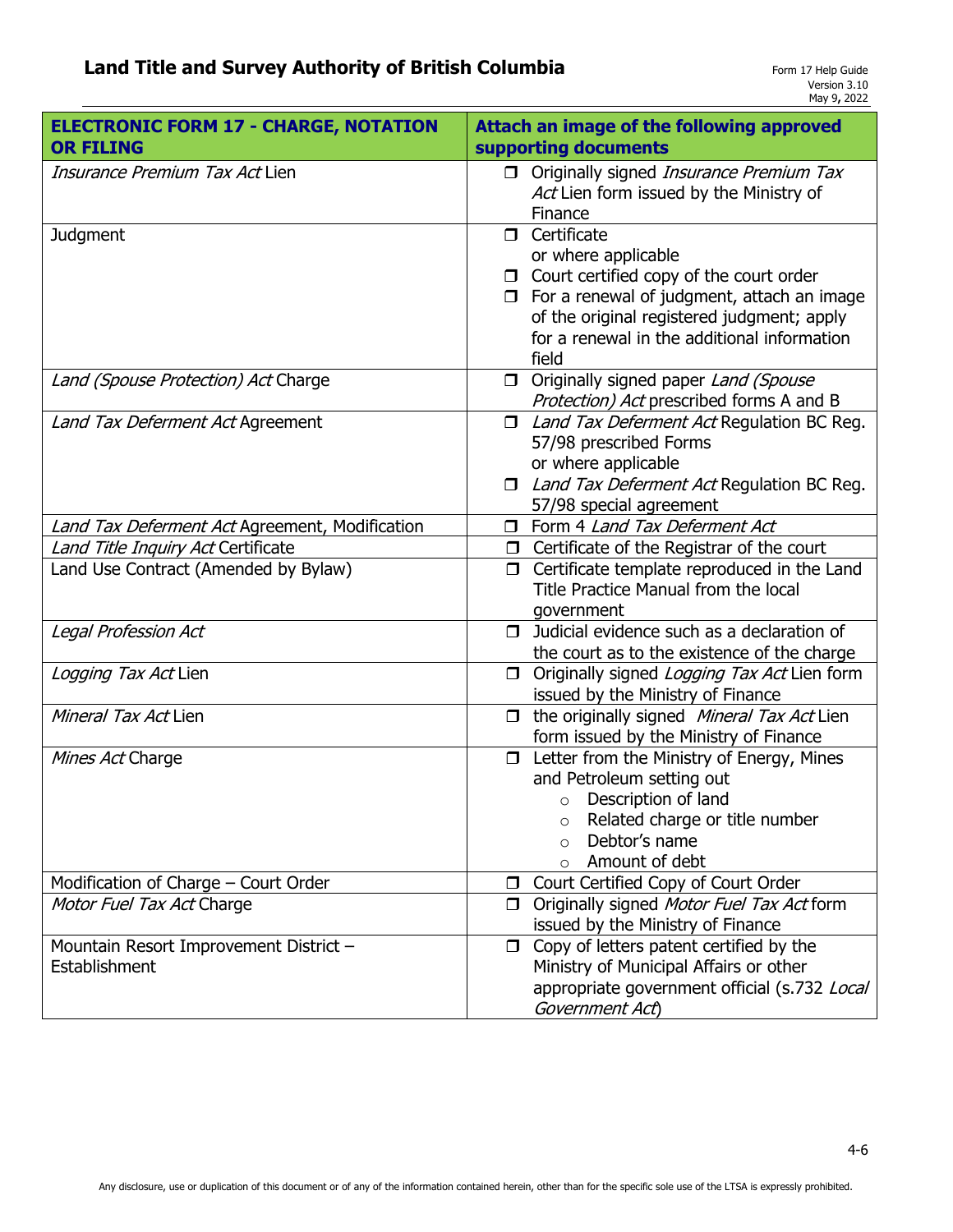| <b>ELECTRONIC FORM 17 - CHARGE, NOTATION</b><br><b>OR FILING</b> | Attach an image of the following approved<br>supporting documents                                                                                                                                                                                                                                                                                                                                                                                                                                                                                                                                                                                            |
|------------------------------------------------------------------|--------------------------------------------------------------------------------------------------------------------------------------------------------------------------------------------------------------------------------------------------------------------------------------------------------------------------------------------------------------------------------------------------------------------------------------------------------------------------------------------------------------------------------------------------------------------------------------------------------------------------------------------------------------|
| <b>Municipal Government Notice</b>                               | $\Box$ Originally signed notice in Municipal<br>letterhead or<br>Certificate templates reproduced in the<br>Land Title Practice Manual for the following:<br>Contravention of Building Requirements<br>Development Variance Permit<br>Heritage Designation<br>Heritage Status Notice<br><b>Housing Agreement Notice</b><br>Local Government Act, Restrictions on<br>Dealings<br>Notice of Contaminated Land<br>Notice of Housing Agreement<br>Notice of Park Land Agreement<br>Notice of Permit<br>Notice of Tax Exemption<br>Resort Municipality of Whistler Act<br>or<br><b>D</b> Heritage Designation Bylaw<br>or<br>$\Box$ Notice of Appropriation Bylaw |
| Notice of Contaminated Land, LTA s.392 - Provincial              | Letter signed by or on behalf of the waste<br>$\Box$<br>management director appointed under the<br>Environmental Management Act                                                                                                                                                                                                                                                                                                                                                                                                                                                                                                                              |
| Notice of Interest Builders Lien Act                             | Originally signed paper Builders Lien Act<br>$\Box$<br>Form 1                                                                                                                                                                                                                                                                                                                                                                                                                                                                                                                                                                                                |
| Notice of Intention to Expropriate (Federal)                     | Notice in the form approved by the Minister<br>$\Box$<br>Expropriation Act, Canada setting out<br>a description of the land;<br>$\Box$<br>the nature of the interest or right intended<br>$\Box$<br>to be expropriated and whether the interest<br>or right is intended to be subject to any<br>existing interest in land or immovable real<br>right;<br>an indication of the public work or other<br>$\Box$<br>public purpose for which the interest or<br>right is required; and<br>(d) a statement that it is intended that the<br>$\Box$<br>interest or right be expropriated by the<br>Crown                                                            |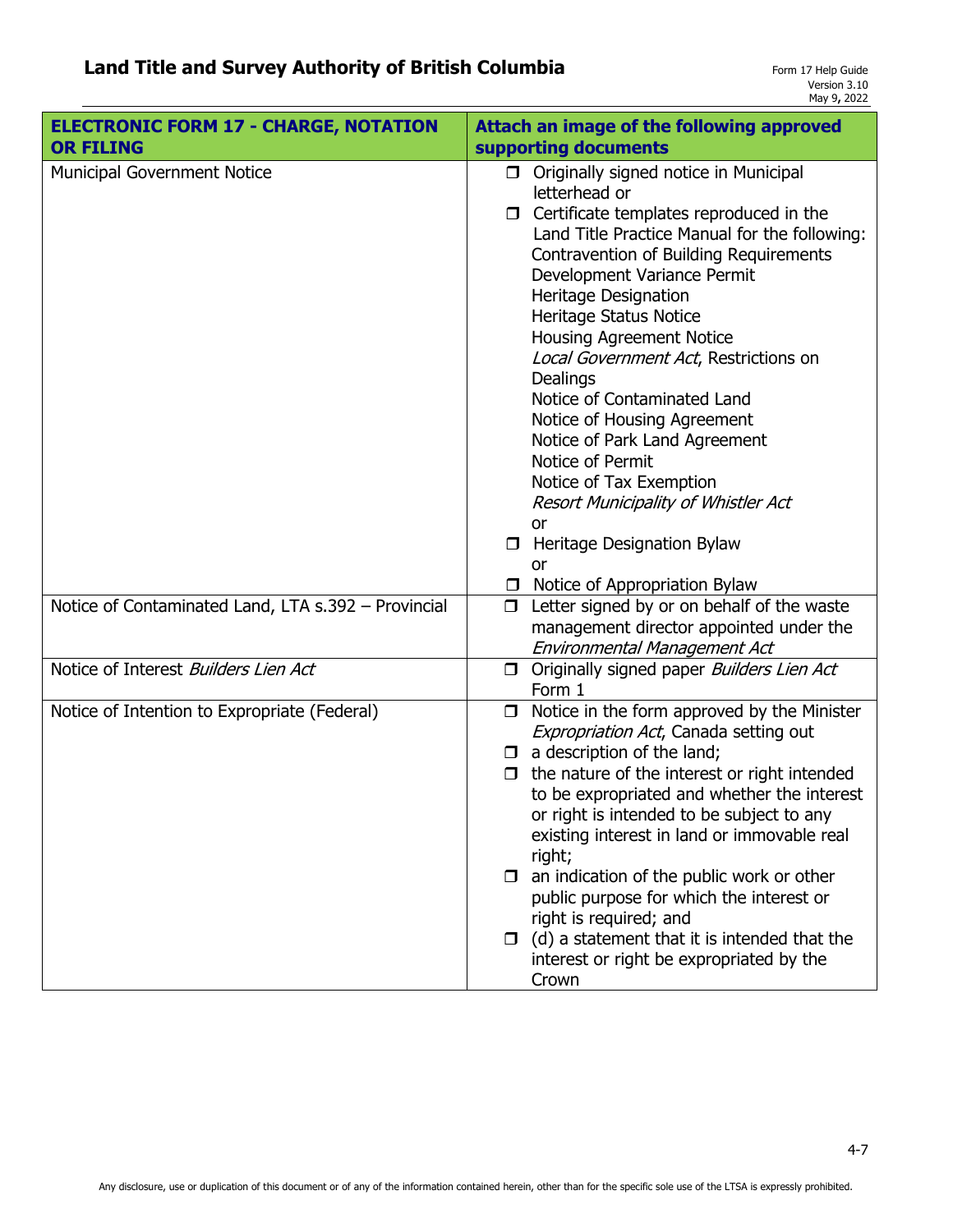| <b>ELECTRONIC FORM 17 - CHARGE, NOTATION</b><br><b>OR FILING</b> | Attach an image of the following approved<br>supporting documents                                                                                                                                                    |
|------------------------------------------------------------------|----------------------------------------------------------------------------------------------------------------------------------------------------------------------------------------------------------------------|
| Notice of Maintenance Order                                      | Land Title Act Form 42 Notice of<br>□<br>Maintenance Order                                                                                                                                                           |
| Notice of Property Agreement (Family Law Act)                    | Director of Land Titles Form 41 Notice of<br>$\Box$<br><b>Property Agreement</b>                                                                                                                                     |
| Notice of Remediation Order                                      | Notice of Remediation Order filed by the<br>$\Box$<br>Chief Executive Officer under s. 52.1<br>Agricultural Land Commission Act                                                                                      |
| Notice of Tax Sale                                               | Local Government Act - originally signed<br>$\Box$<br>notice in Municipal letterhead or Certificate<br>template reproduced in the Land Title<br><b>Practice Manual</b>                                               |
| Personal Property Security Act, Court Order                      | Court certified copy of the Court Order<br>$\Box$                                                                                                                                                                    |
| Personal Property Security Act, Notice                           | Originally signed paper prescribed Personal<br>$\Box$<br><b>Property Security Act form</b>                                                                                                                           |
| Personal Property Security Act, Notice Expires                   |                                                                                                                                                                                                                      |
| Personal Property Security Act, Notice of Extension              |                                                                                                                                                                                                                      |
| Personal Property Security Act, Notice of Assignment             | □ <i>Personal Property Security Act</i> Form 2                                                                                                                                                                       |
| Petition to Cancel Plan Part 8 LTA                               | Initial Petition to Registrar s.123 LTA<br>$\Box$<br>and where applicable                                                                                                                                            |
|                                                                  | Subsequent documents related to the<br>$\Box$<br>service and hearing s.125 and s.126 Land<br>Title Act attached to a declaration and<br>submitted with any additional fees required                                  |
| Petroleum and Natural Gas Act Order                              | a copy of the order of the Mediation and<br>$\Box$<br>Arbitration Board, certified by the Board,<br>authorizing the entry, occupancy or use<br>or                                                                    |
|                                                                  | $\Box$ a copy of the order of the Mediation and<br>Arbitration Board, certified by the Board,<br>assigning the order                                                                                                 |
| Possibility of Reverter                                          | $\Box$ Describe as one number less than the Form<br>A in the additional information and attach a<br>copy of the document creating the<br>Possibility of Reverter<br>or                                               |
|                                                                  | $\Box$ Amended Letters Patent under the Great<br>Seal or Instrument of Grant, in a form<br>satisfactory to the Minister of Justice,<br>stating that it has the same force and effect<br>as if it were Letters Patent |
| Postponement Agreement (Court Order)                             | Court Certified Copy of the Court Order<br>$\Box$                                                                                                                                                                    |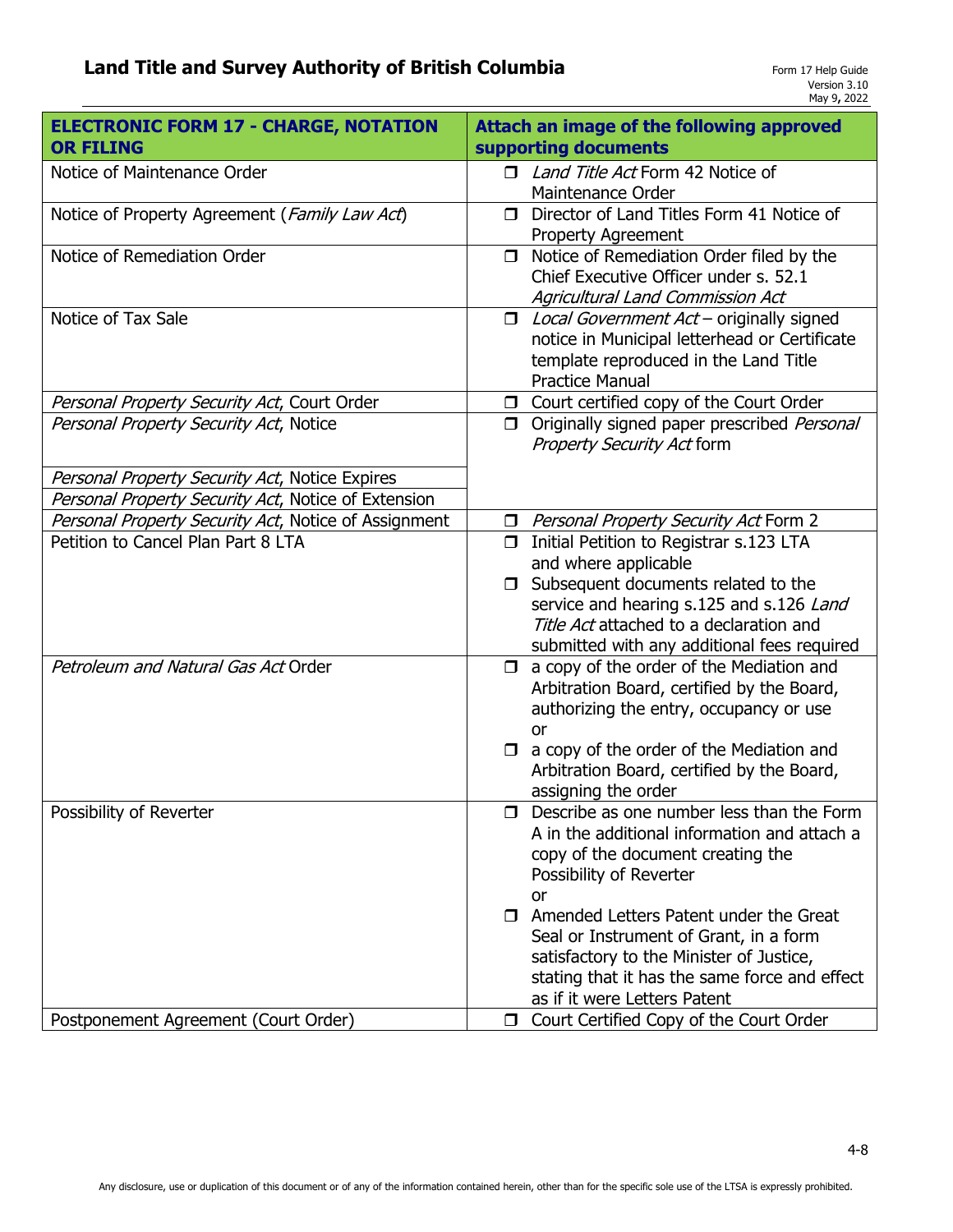| <b>ELECTRONIC FORM 17 - CHARGE, NOTATION</b><br><b>OR FILING</b> | Attach an image of the following approved<br>supporting documents                                         |
|------------------------------------------------------------------|-----------------------------------------------------------------------------------------------------------|
| PPSA - Demand for Notice of Amendment,                           | $\Box$ True copy of the demand                                                                            |
| <b>Extension or Cancellation</b>                                 | and<br>Affidavit from the person who gave the                                                             |
|                                                                  | demand                                                                                                    |
| Property Freezing Order                                          | Notice of proceedings filed by the director<br>$\Box$<br>under the <i>Business Practices and Consumer</i> |
|                                                                  | Protection Act s. 161                                                                                     |
|                                                                  | This transaction will receive preliminary examination prior                                               |
|                                                                  | to receiving immediate application number, date and<br>time                                               |
| Property Transfer Tax Act Lien                                   | Originally signed Property Transfer Tax Act<br>$\Box$                                                     |
| Provincial Sales Tax Act Lien                                    | Lien issued by the Ministry of Finance<br>Originally signed Provincial Sales Tax Act<br>$\Box$            |
|                                                                  | Lien                                                                                                      |
| Provisional Indefeasible Title                                   | Proof of loss or destruction by statutory<br>$\Box$                                                       |
|                                                                  | declaration from the registered owner(s)<br>and, where applicable,                                        |
|                                                                  | $\Box$ From the party(ies) whose hands the                                                                |
|                                                                  | duplicate indefeasible title has passed                                                                   |
|                                                                  | through                                                                                                   |
|                                                                  | and, where applicable                                                                                     |
|                                                                  | Subsequent proof of advertising may be<br>$\Box$<br>attached to a corrective declaration and              |
|                                                                  | submitted following the initial application                                                               |
|                                                                  | This transaction will receive preliminary examination prior                                               |
| <b>Public Health Act Notice</b>                                  | to receiving immediate application number, date and time                                                  |
|                                                                  | Originally signed letter pursuant to the<br>$\Box$<br>Public Health Act by a Public Health Officer        |
|                                                                  | on Ministry letter head                                                                                   |
| Range Act Notice                                                 | Letter under the direction or authority of the<br>$\Box$                                                  |
|                                                                  | Minister or regional or district manager                                                                  |
|                                                                  | appointed under the Ministry of Forests and                                                               |
|                                                                  | Range Practices Act                                                                                       |
| Removal of Unrequired Personal Information                       | Statutory declaration<br>$\Box$                                                                           |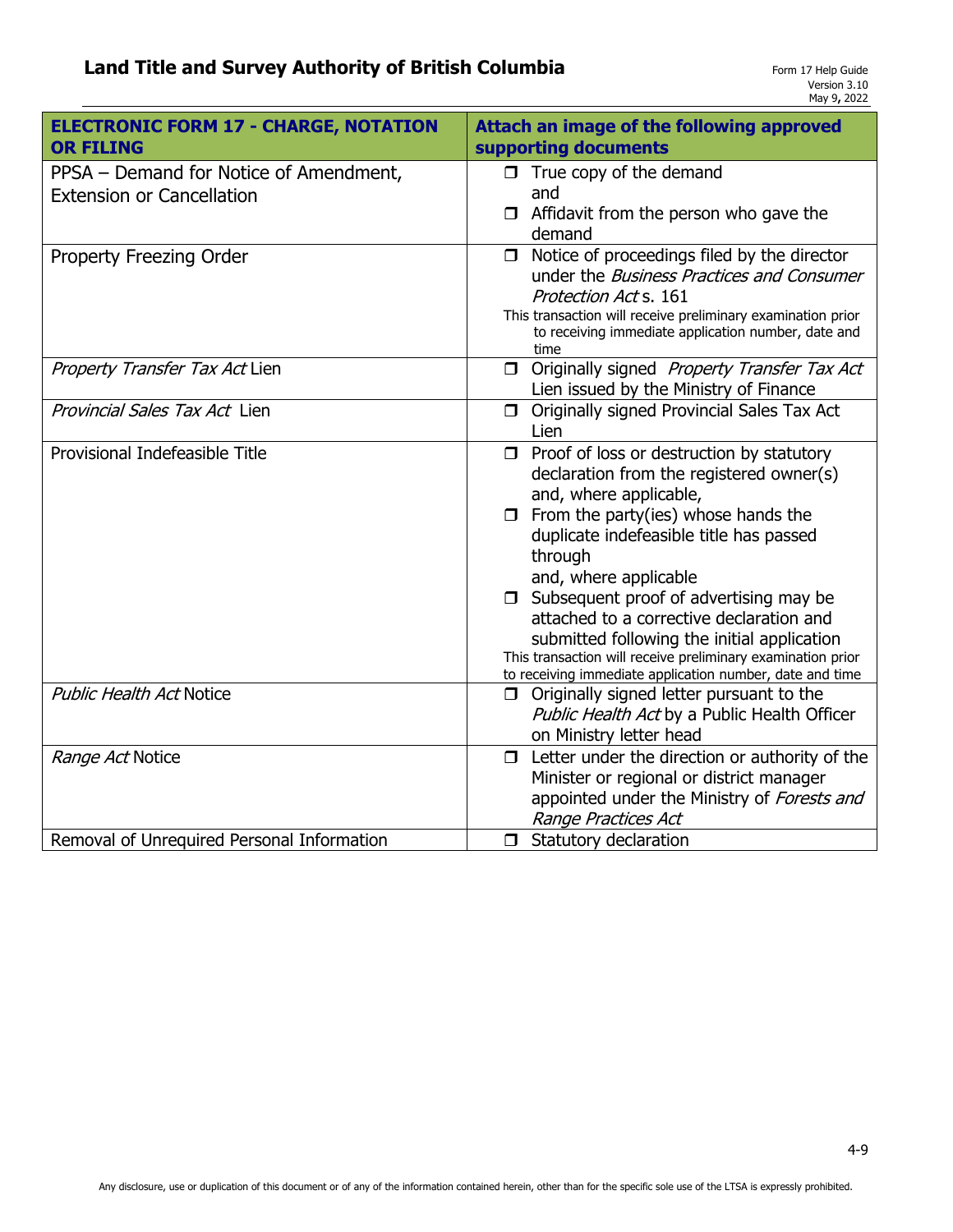| <b>ELECTRONIC FORM 17 - CHARGE, NOTATION</b><br><b>OR FILING</b> | Attach an image of the following approved<br>supporting documents                                                                                                                                                                                                                                                                                                                                    |
|------------------------------------------------------------------|------------------------------------------------------------------------------------------------------------------------------------------------------------------------------------------------------------------------------------------------------------------------------------------------------------------------------------------------------------------------------------------------------|
| Reservations.367(2) (e) LTA                                      | The patent as defined in s.366 Land Title<br>Act or a copy certified by the Clerk of the<br>Privy Council of Canada                                                                                                                                                                                                                                                                                  |
| Reservation - Covenant                                           | No attachment is necessary, describe the<br>$\Box$                                                                                                                                                                                                                                                                                                                                                   |
| Reservation - Easement                                           | reservation contained in Form A or other                                                                                                                                                                                                                                                                                                                                                             |
| Reservation - Life Estate                                        | preceding document in the package as e.g.                                                                                                                                                                                                                                                                                                                                                            |
| Reservation – Statutory Right of Way                             | 1 number less than this application<br>Or attach an image of                                                                                                                                                                                                                                                                                                                                         |
|                                                                  | The Form A or other Instrument of Grant<br>$\Box$                                                                                                                                                                                                                                                                                                                                                    |
| Resort Associations Act Area - Establishment                     | $\Box$ Certificate issued by the Registrar of<br>Companies (s.9 Resort Associations Act)                                                                                                                                                                                                                                                                                                             |
| Resort Municipality of Whistler - Certificate of Levy            | Certificate of Levy<br>$\Box$                                                                                                                                                                                                                                                                                                                                                                        |
| Resumption Statutory Right of Way                                | An original order of the Lieutenant Governor<br>$\Box$<br>in Council                                                                                                                                                                                                                                                                                                                                 |
| <b>Right of Entry</b>                                            | Describe as one number less than Crown<br>П.<br>Grant or Form A in additional information or<br>Amended Letters Patent under the Great<br>Seal or Instrument of Grant, in a form<br>satisfactory to the Minister of Justice,<br>stating that it has the same force and effect<br>as if it were Letters Patent<br>$\Box$ An order issued by the Commission under<br>section 324 o the Canadian Energy |
|                                                                  | <b>Regulator Act</b>                                                                                                                                                                                                                                                                                                                                                                                 |
| Scheme of Replotting                                             | Certified copy of resolution of Council and<br>$\Box$<br>copies of plans referred to in Municipal<br>Replotting Act s. 12                                                                                                                                                                                                                                                                            |
| Securities Act Charge                                            | $\Box$ Prescribed form of notice signed by British<br><b>Columbia Securities Commission</b><br>This transaction will receive preliminary examination<br>prior to receiving immediate application number, date<br>and time.                                                                                                                                                                           |
| Securities Act Charge, Modification                              | $\Box$ Amendment or extension of the notice<br>signed by British Columbia Securities<br>Commission<br>This transaction will receive preliminary examination prior<br>to receiving immediate application number, date and time                                                                                                                                                                        |
| Special Survey, Land Title Act Order                             | Order under Part 23 Land Title Act<br>□                                                                                                                                                                                                                                                                                                                                                              |
| Special Survey, Land Title Act Supplemental Order                | □ Supplemental Order under Part 23 Land<br>Title Act                                                                                                                                                                                                                                                                                                                                                 |
| <b>Standard Charge Terms</b>                                     | Standard Charge terms<br>□                                                                                                                                                                                                                                                                                                                                                                           |
| <b>Standard Mortgage Terms</b>                                   | Standard Mortgage terms<br>$\Box$                                                                                                                                                                                                                                                                                                                                                                    |
| <b>Statutory Building Scheme</b>                                 | Originally signed paper Declaration of<br>$\Box$<br>Building Scheme Land Title Act Form 35                                                                                                                                                                                                                                                                                                           |
| <i>Strata Property Act</i> Lien                                  | Originally signed paper Strata Property Act<br>$\Box$<br>Form G                                                                                                                                                                                                                                                                                                                                      |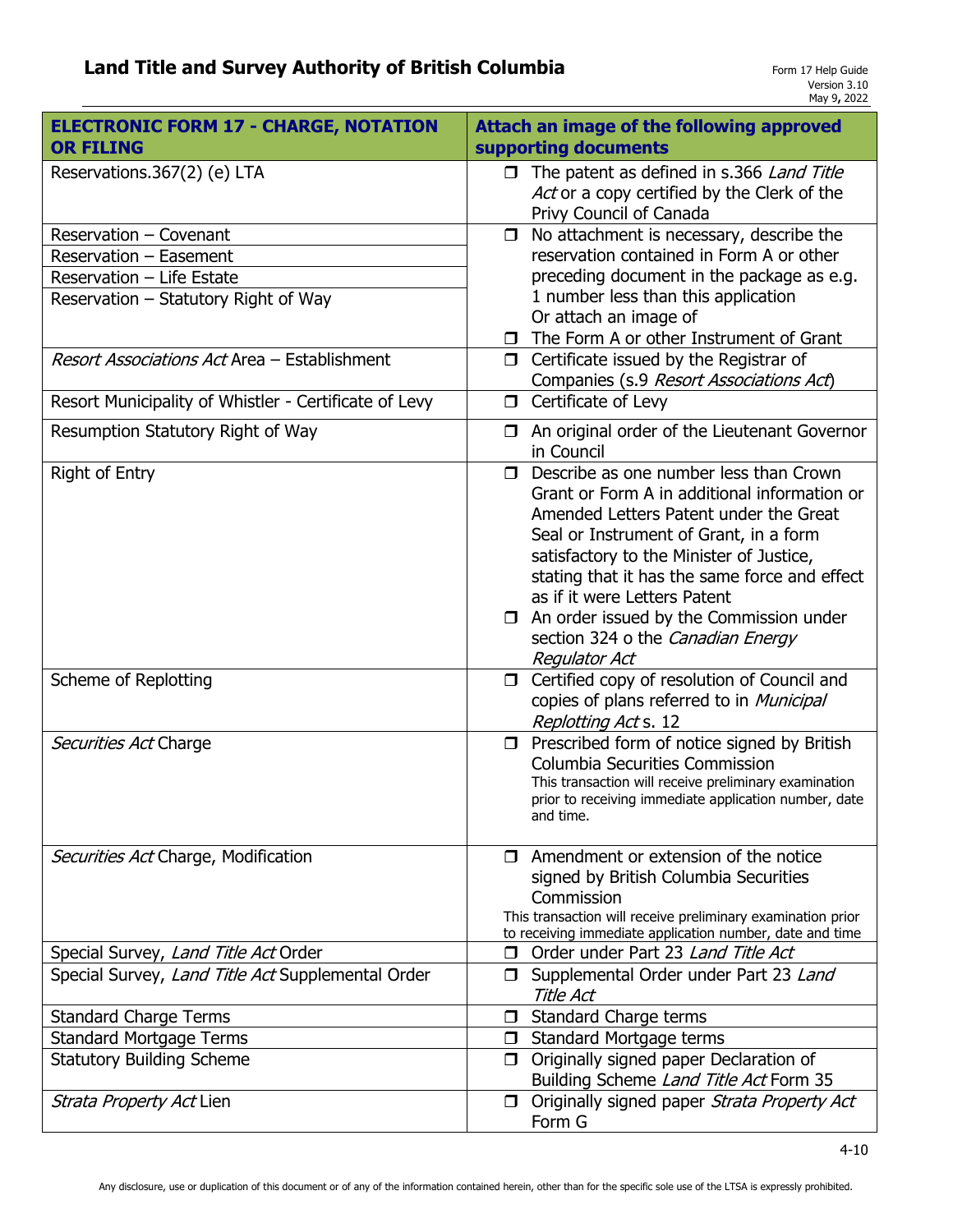| Surveyor's Report - Special Survey                   | $\Box$ Surveyor's report                                  |
|------------------------------------------------------|-----------------------------------------------------------|
| Taxation (Rural Area) Act Lien                       | Originally signed Taxation (Rural Area) Act<br>$\Box$     |
|                                                      | Lien form issued by the Collector                         |
| <b>Timber Reservation</b>                            | Copy of Crown Grant or Form A containing<br>$\Box$        |
|                                                      | the reservation                                           |
| Tobacco Tax Act Lien                                 | Originally signed Tobacco Tax Act Lien form<br>$\Box$     |
|                                                      | issued by the Ministry of Finance                         |
| Transfer of Asset by Order in Council (Municipal)    | Order of the Lieutenant Governor in Council<br>$\Box$     |
|                                                      | and                                                       |
|                                                      |                                                           |
|                                                      | <b>Letters Patent</b><br>$\Box$                           |
| Transmission to Executor/Administrator – Charge (No  | Court certified Grant of Probate or Letters of<br>$\Box$  |
| PTT)                                                 | Administration, court certified declaration               |
| Transmission to Executor/Administrator - Lease       | and disclosure statement that correctly                   |
| Transmission to Executor/Administrator – Right to    | describes the charge affected                             |
| Purchase                                             | and where applicable                                      |
|                                                      | A certified copy of the court order<br>$\Box$             |
|                                                      | presuming death                                           |
| Transmission to Surviving Joint Tenant - Charge (No  | Original Certificate issued by Vital Statistics<br>$\Box$ |
| PTT)                                                 | or                                                        |
| Transmission to Surviving Joint Tenant - Lease       | If the certificate is issued outside BC, the<br>$\Box$    |
|                                                      | appropriate governmental authority                        |
| Transmission to Surviving Joint Tenant - Life Estate |                                                           |
|                                                      | <b>or</b>                                                 |
|                                                      | Court certified copy of letters probate or                |
|                                                      | administration                                            |
| Transmission to Surviving Joint Tenant - Right to    |                                                           |
| Purchase                                             |                                                           |
| Transmission to Trustee in Bankruptcy                | Court certified copy of the Court Order or<br>$\Box$      |
|                                                      | Assignment                                                |
| Transmission to Trustee in Bankruptcy (No PTT)       | Court certified copy of the Court Order or<br>$\Box$      |
|                                                      | Assignment                                                |
| <b>Treaty First Nation Debt</b>                      | Letter form executed under part 5 LTA<br>$\Box$           |
|                                                      |                                                           |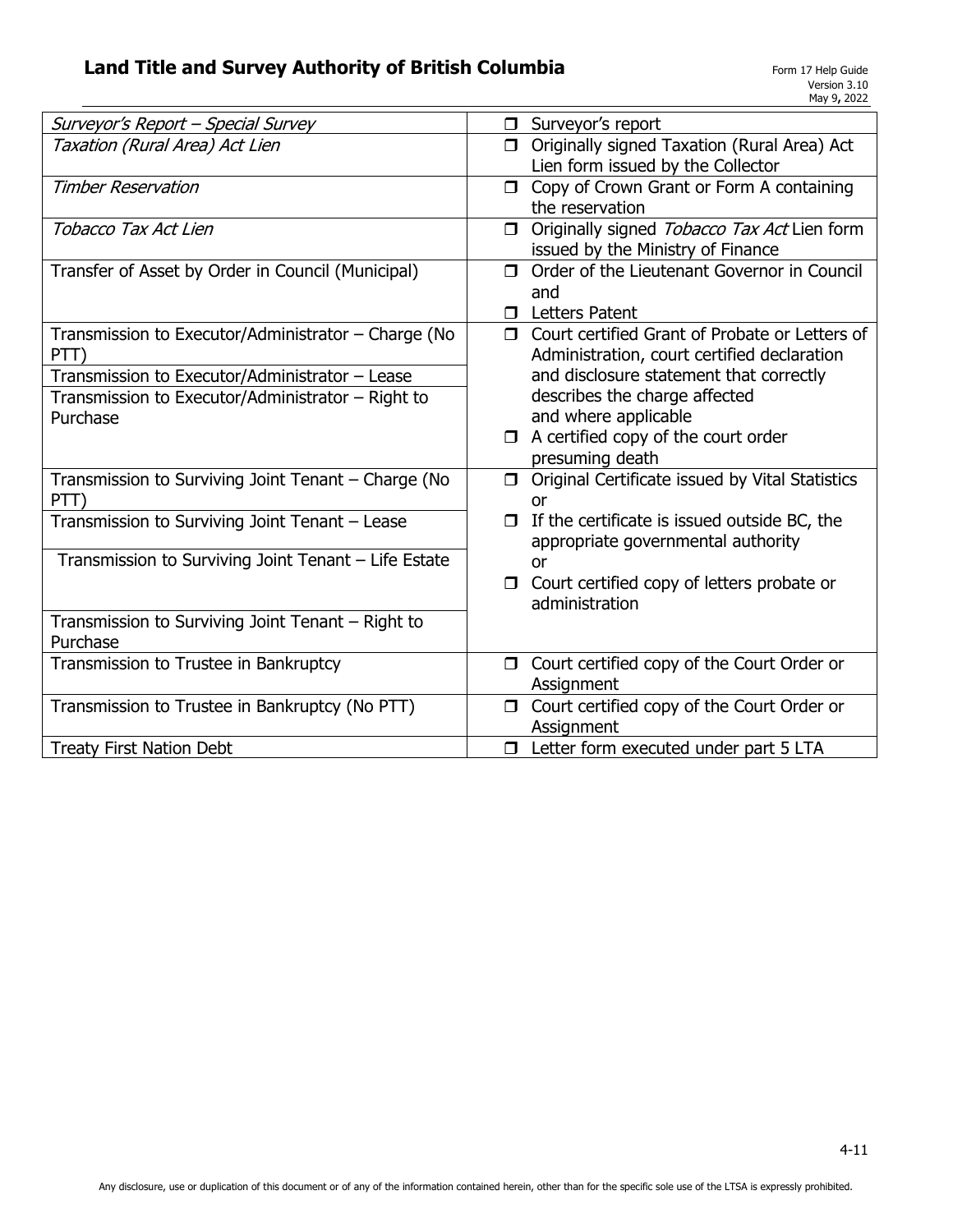| <b>ELECTRONIC FORM 17 - CHARGE, NOTATION</b><br><b>OR FILING</b> | Attach an image of the following approved<br>supporting documents                                                                                                                             |
|------------------------------------------------------------------|-----------------------------------------------------------------------------------------------------------------------------------------------------------------------------------------------|
| Undersurface and Other Exc & Reservations                        | Original Crown Grant issued by the Surveyor<br>General                                                                                                                                        |
| Undersurface Rights $-$ Reservation                              | No attachment, describe reservation<br>$\Box$<br>contained in Form A as e.g. 1 number less<br>than this application<br>or<br>Copy of instrument containing the additional<br>$\Box$<br>charge |
| Vesting By Court Order of Lease                                  | Court certified copy of the Court Order<br>Ω.                                                                                                                                                 |
| Vesting By Court Order of Mortgage                               |                                                                                                                                                                                               |
| Vesting By Court Order of Right to Purchase                      |                                                                                                                                                                                               |
| Wills, Estates and Succession Act Charge                         | Court certified copy of the court document<br>$\Box$<br>that grants the registrable charge<br>Effective March 31, 2014                                                                        |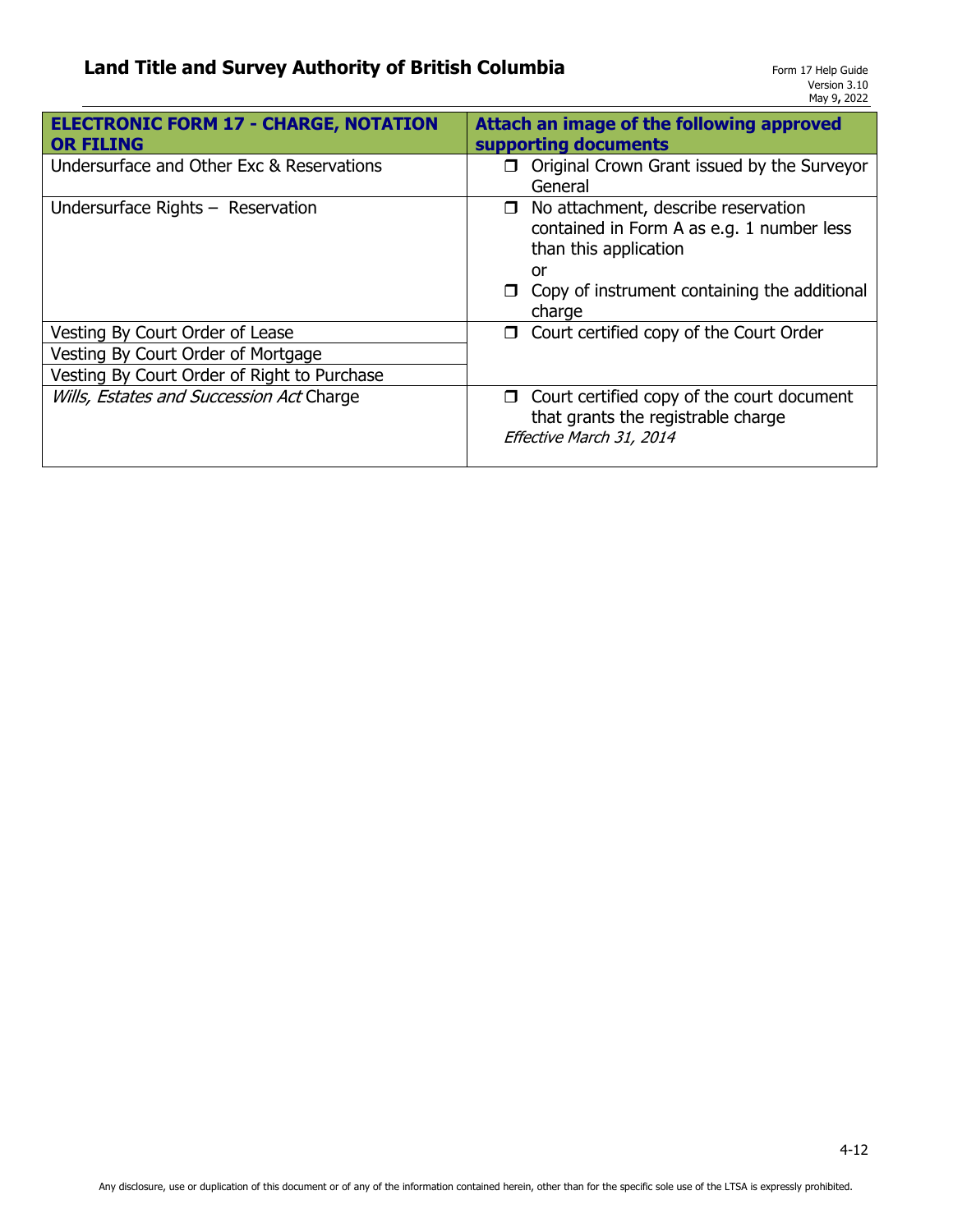# **5. Cancellation of Charge Notation or Filing Transaction Types**

The current transaction types and the supporting documents are as follows:

| <b>ELECTRONIC FORM 17 - CANCELLATION OF</b><br><b>CHARGE, NOTATION OR FILING</b> | Attach an image of the following approved<br>supporting documents                                                                                                                         |
|----------------------------------------------------------------------------------|-------------------------------------------------------------------------------------------------------------------------------------------------------------------------------------------|
| Affordable Housing Agreement                                                     | $\Box$ Letter form signed by authorized signatory<br>for BC Housing Management Commission                                                                                                 |
| Agricultural Credit Act Charge                                                   | Certificate from Minister of Agriculture and<br>$\Box$<br>Lands                                                                                                                           |
| Agricultural Land Reserve - Exclusion                                            | $\Box$ Letter form, signed by authorized signatory<br>on behalf of the Agricultural Land<br><b>Commission Act</b>                                                                         |
| Assignment of Rents-Paper Form Signed Prior to July<br>1, 2014                   | Originally signed paper Land Title Act Form<br>□<br>C Discharge of Mortgage which includes an<br>Assignment of Rents signed prior to July 1,<br>2014                                      |
| Builders Lien (by Court Order)                                                   | Court certified copy of court order<br>$\Box$                                                                                                                                             |
| Caveat                                                                           | Originally signed Land Title Act Form 39<br>$\Box$                                                                                                                                        |
|                                                                                  | or<br>$\Box$ Letter signed by the caveator with officer<br>certification                                                                                                                  |
| Certificate of Pending Litigation                                                | □ Originally signed letter from Solicitor or<br>petitioner where the action is neither<br>discontinued nor dismissed, copy of the<br>Notice of Change of Solicitor where<br>applicable or |
|                                                                                  | $\Box$ Court certified copy of court order or                                                                                                                                             |
|                                                                                  | $\Box$ Certificate of the court<br>or where applicable                                                                                                                                    |
|                                                                                  | □ Form 3 (section 23 (3) of the Civil Forfeiture<br>Act)                                                                                                                                  |
| Certificate of Pending Litigation - Builders Lien Act                            | $\Box$ Court certified copy of the court order and<br>certificate                                                                                                                         |
| Charge (by Court Order) (No PTT)                                                 | $\Box$ Court certified copy of the court order and,<br>if applicable, certificate                                                                                                         |
| Charge by Court Order (With PTT)                                                 | Court certified copy of the court order) and,<br>$\Box$<br>if applicable, certificate                                                                                                     |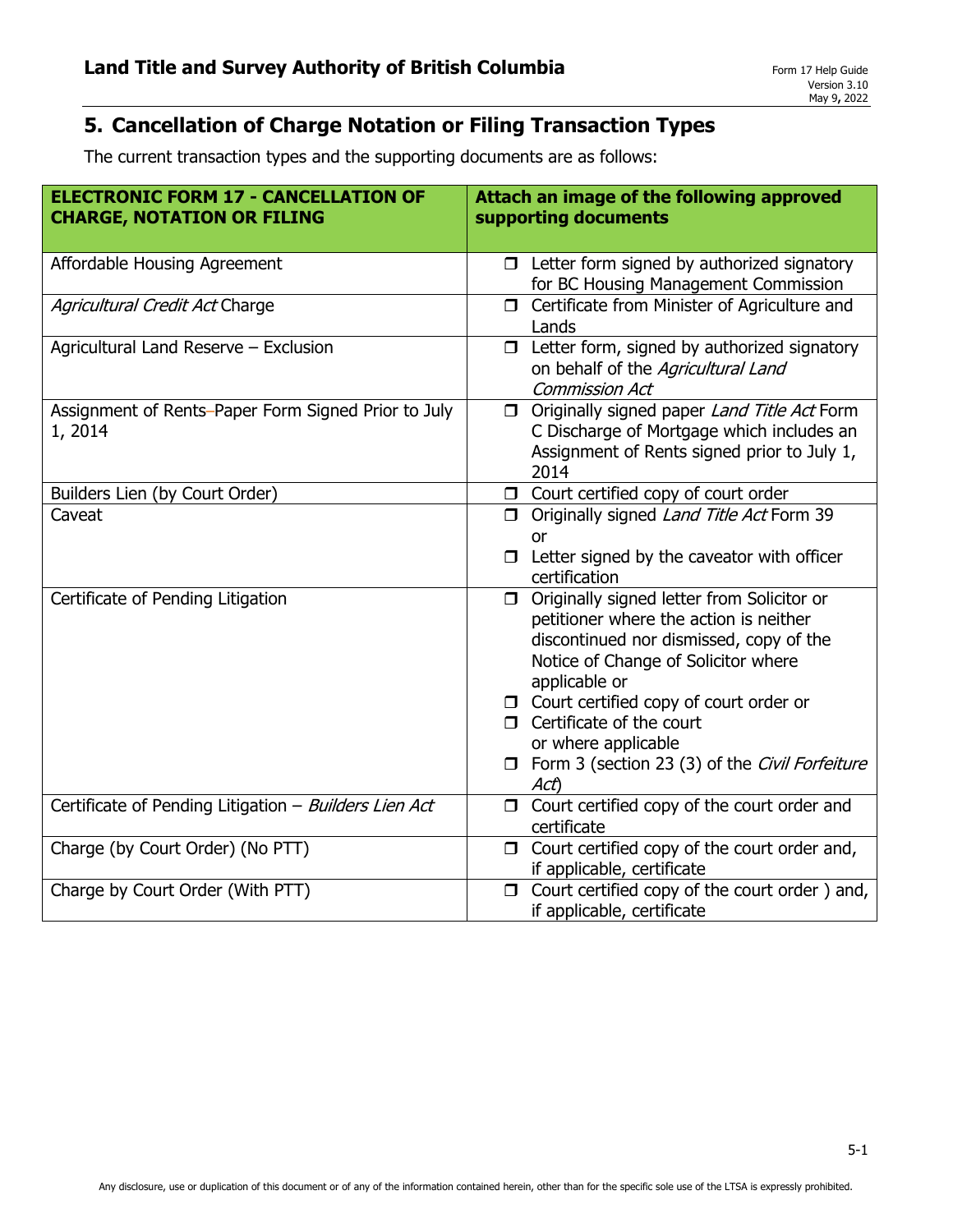| <b>ELECTRONIC FORM 17 - CANCELLATION OF</b>         | Attach an image of the following approved                                                                                                                                                                                                                      |
|-----------------------------------------------------|----------------------------------------------------------------------------------------------------------------------------------------------------------------------------------------------------------------------------------------------------------------|
| <b>CHARGE, NOTATION OR FILING</b>                   | supporting documents                                                                                                                                                                                                                                           |
| Charge by Effluxion of Time                         | $\Box$ Apply to cancel a charge which has expired,<br>other than a Claim of Builders Lien.<br>Complete the Charge No. field and state the<br>nature of the charge to be cancelled in<br>additional information e.g. Lease by<br>Effluxion of time<br><b>or</b> |
|                                                     | $\Box$ Where a supporting document is required<br>attach the image of the originally signed<br>supporting document e.g. a statutory<br>declaration                                                                                                             |
| Claim of Builders Lien by Court Order               | $\Box$ Court certified copy of the certificate of the<br>registrar of the court                                                                                                                                                                                |
| Claim of Builders Lien by Effluxion of Time         | $\Box$ Attachment may not be required                                                                                                                                                                                                                          |
| Claim of Builders Lien Notice to Commence an Action | Originally signed statutory declaration, Form<br>0<br>6 Builders Lien Act                                                                                                                                                                                      |
| Court Order - Family Maintenance Enforcement Act    | $\Box$ Court certified copy of the court order                                                                                                                                                                                                                 |
| Cremation, Interment and Funeral Services Act       | <b>I</b> Letter signed by the Director under <i>Business</i><br><b>Practices and Consumer Protection Act</b>                                                                                                                                                   |
| Crown Debt                                          | $\Box$ Attach an image of the appropriate<br>supporting documentation from the Crown<br>required under the specific legislation                                                                                                                                |
| Escheat Act - Cancellation of Mortgage              | $\Box$ Statutory declaration signed by the former<br>director or officer of the dissolved company<br>and if required<br>$\Box$ Letter of non-objection from the Attorney<br>General                                                                            |
| Expropriation Act - Abandoned (Provincial)          | <b>Expropriation Act Form 7</b><br>$\Box$<br>This transaction will receive preliminary examination prior<br>to receiving immediate application number, date and time.                                                                                          |
| Expropriation Act - Cancellation (Provincial)       | <b>Expropriation Act Form 6</b><br>$\Box$<br>This transaction will receive preliminary examination prior<br>to receiving immediate application number, date and time.                                                                                          |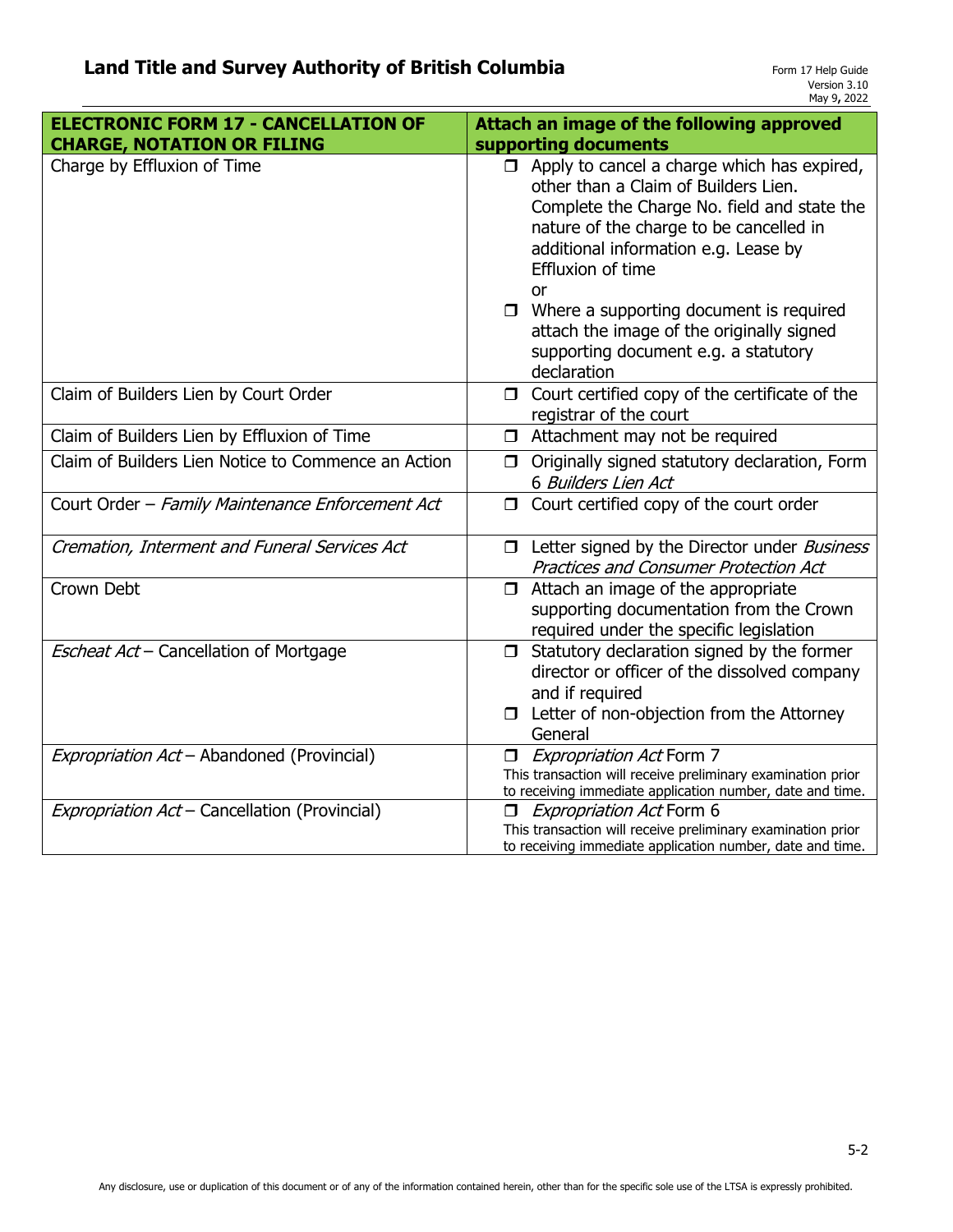| <b>ELECTRONIC FORM 17 - CANCELLATION OF</b>                             | Attach an image of the following approved                                                                                                                                                                                                                                                                                                                                                                                                                                               |
|-------------------------------------------------------------------------|-----------------------------------------------------------------------------------------------------------------------------------------------------------------------------------------------------------------------------------------------------------------------------------------------------------------------------------------------------------------------------------------------------------------------------------------------------------------------------------------|
| <b>CHARGE, NOTATION OR FILING</b>                                       | supporting documents                                                                                                                                                                                                                                                                                                                                                                                                                                                                    |
| <b>Forest Act Notice</b>                                                | $\Box$ Letter form signed under the direction or<br>authority of the Minister or regional or<br>district manager appointed by the Minister<br>of Forests, Lands and Natural Resource                                                                                                                                                                                                                                                                                                    |
|                                                                         | Operations                                                                                                                                                                                                                                                                                                                                                                                                                                                                              |
| Heritage Status Notice                                                  | $\Box$ Letter form signed by or on behalf of the<br>minister responsible for the Heritage<br>Conservation Act.                                                                                                                                                                                                                                                                                                                                                                          |
| <b>Hospital Act Notice</b>                                              | Letter form signed under the direction or<br>$\Box$<br>authority of the chief inspector under the<br>Hospital Act or by the minister responsible<br>for the Hospital Act                                                                                                                                                                                                                                                                                                                |
| Human Resource Facility Act Notice                                      | Letter form signed under the direction or<br>$\Box$<br>authority of the minister responsible for the<br>Human Resource Facility Act.                                                                                                                                                                                                                                                                                                                                                    |
| <b>Industrial Operation Compensation Act Agreement</b>                  | Letter signed by the Minister of Environment<br>0<br>Lands and Parks or the minister responsible<br>for the administration of the Minister of<br>Forests, Lands and Natural Resource<br>Operations on Ministry letter head                                                                                                                                                                                                                                                              |
| Injunction                                                              | $\Box$ Court certified copy of the court order                                                                                                                                                                                                                                                                                                                                                                                                                                          |
| Judgment (by Court Order or Certificate)                                | Court certified copy of the court order<br>$\Box$<br>or                                                                                                                                                                                                                                                                                                                                                                                                                                 |
| Land (Spouse Protection) Act Charge<br>Land Tax Deferment Act Agreement | Acknowledgment of Payment in Form 55<br>$\Box$ Form D, and<br>Where applicable<br>□ Original LSPA Form C Abandonment or<br>the original Court Certified copy of<br>$\Box$<br>certificate of divorce or decree of nullity of<br>the court and Land (Spouse Protection) Act<br>or<br>□ Original Certificate of Death issued by the<br>appropriate governmental authority<br><b>or</b><br>Court certified copy of letters probate or<br>administration<br>Notice of Satisfaction<br>$\Box$ |
| <b>Land Use Contract</b>                                                | Municipal Certified bylaw<br>□                                                                                                                                                                                                                                                                                                                                                                                                                                                          |
| Lease (Breach of Terms)                                                 | Supporting document Statutory Declaration,<br>□<br>proof of service,<br>Note: Registrar's Order will be appended by Land<br>Title Office staff.                                                                                                                                                                                                                                                                                                                                         |
| Life Estate (with Death Certificate)                                    | $\Box$ Original Certificate issued by the appropriate<br>governmental authority                                                                                                                                                                                                                                                                                                                                                                                                         |
| Modification                                                            | $\Box$ Concurrent with cancellation of the related<br>charge in an attached supporting document                                                                                                                                                                                                                                                                                                                                                                                         |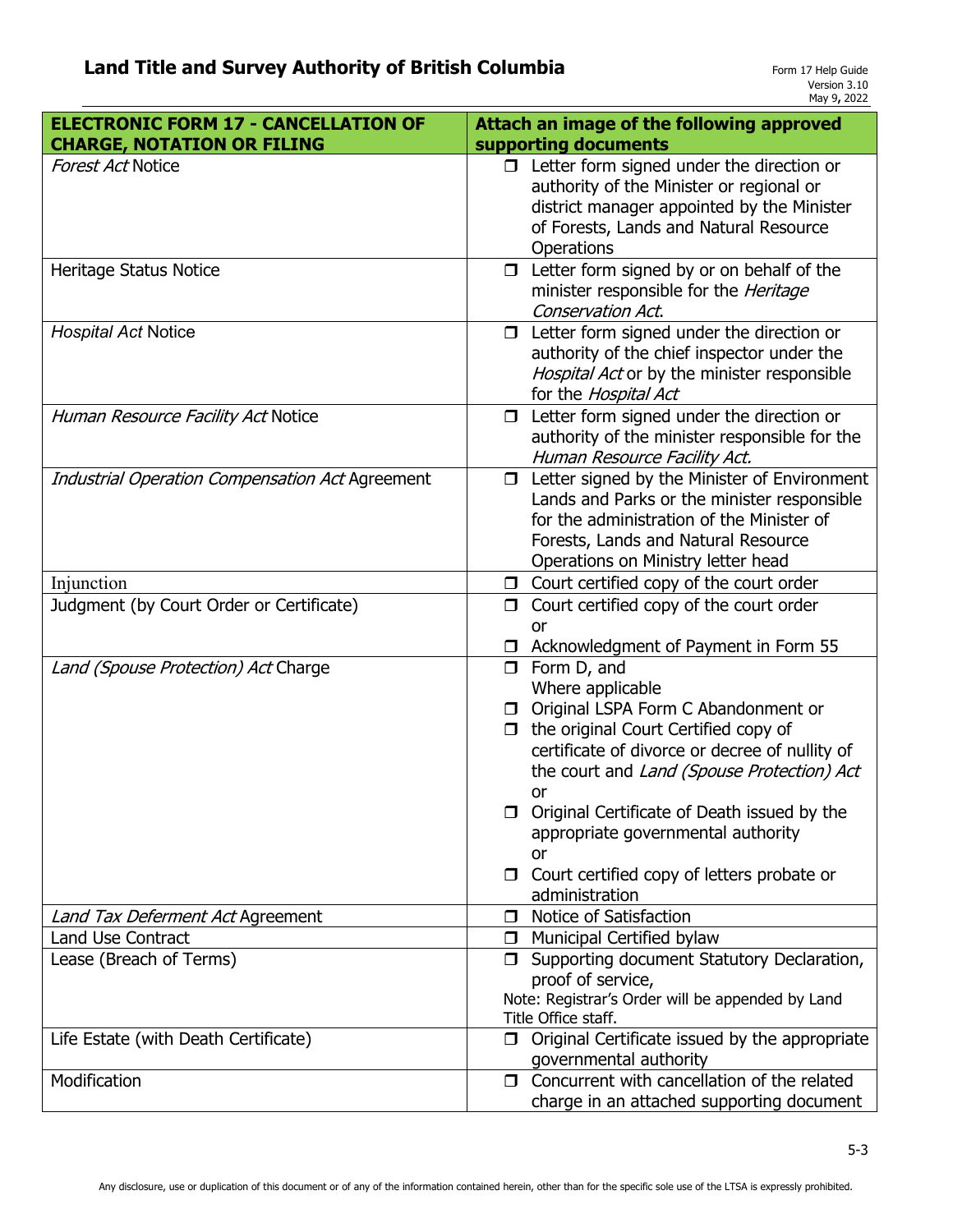| <b>ELECTRONIC FORM 17 - CANCELLATION OF</b>        | Attach an image of the following approved                                                  |
|----------------------------------------------------|--------------------------------------------------------------------------------------------|
| <b>CHARGE, NOTATION OR FILING</b>                  | supporting documents                                                                       |
| Mortgage - Paper Form C Original Executed Prior to | □ Originally signed paper Land Title Act Form                                              |
| July 1, 2014                                       | C Discharge of Mortgage signed prior to July                                               |
|                                                    | 1, 2014                                                                                    |
| Mountain Resort Improvement District - Dissolved   | Dissolution order of the Lieutenant Governor<br>$\Box$                                     |
|                                                    | in Council (s. 680 Local Government Act)                                                   |
| <b>Municipal Government Notice</b>                 | Originally signed letter on Municipal<br>$\Box$<br>letterhead                              |
|                                                    | or                                                                                         |
|                                                    | $\Box$ Modified Certificate templates reproduced in                                        |
|                                                    | the Land Title Practice Manual for the                                                     |
|                                                    | following:                                                                                 |
|                                                    | Contravention of Building Requirements                                                     |
|                                                    | Development Variance Permit                                                                |
|                                                    | Heritage Designation                                                                       |
|                                                    | Heritage Status Notice                                                                     |
|                                                    | <b>Housing Agreement Notice</b>                                                            |
|                                                    | Local Government Act, Restrictions on                                                      |
|                                                    | Dealings                                                                                   |
|                                                    | Notice of Appropriation<br>Notice of Contaminated Land                                     |
|                                                    | Notice of Housing Agreement                                                                |
|                                                    | Notice of Permit                                                                           |
|                                                    | Notice of Tax Exemption                                                                    |
|                                                    | Resort Municipality of Whistler Act                                                        |
|                                                    | or                                                                                         |
|                                                    | Heritage Designation Bylaw<br>□                                                            |
|                                                    | <b>or</b>                                                                                  |
|                                                    | Court certified copy of the Court Order                                                    |
| Notation by Effluxion of Time                      | No attachment e.g. Wills Variation Act<br>$\Box$                                           |
| Notice of Abandonment (Federal Expropriation)      | Notice in the form approved by the Minister<br>$\Box$                                      |
| Notice of Contaminated Land, Land Title Act s.392  | Expropriation Act, Canada<br>$\Box$ Letter signed by or on behalf of the waste             |
|                                                    | management director appointed under the                                                    |
|                                                    | Environmental Management Act                                                               |
| Notice of Interest, Builders Lien Act              | Originally signed paper letter<br>□                                                        |
| Notice of Maintenance Order (Court Order)          | □ Court Certified Copy of the Court Order                                                  |
| Notice of Property Agreement (Court Order)         | Court Certified Copy of the Court Order<br>$\Box$                                          |
|                                                    | Notice of Remediation Order filed by the<br>$\Box$                                         |
|                                                    | Chief Executive Officer under s. 52.2                                                      |
| Notice of Remediation Order                        | Agricultural Land Commission Act                                                           |
| Notice of Tax Sale Redemption                      | $\Box$ <i>Local Government Act</i> – originally signed                                     |
|                                                    | notice by the collector on Municipal                                                       |
|                                                    | letterhead or Certificate template                                                         |
|                                                    | reproduced in the Land Title Practice                                                      |
|                                                    | Manual                                                                                     |
|                                                    |                                                                                            |
| Personal Properties Security Act Notice            | Originally signed paper prescribed Personal<br>$\Box$<br><b>Property Security Act Form</b> |